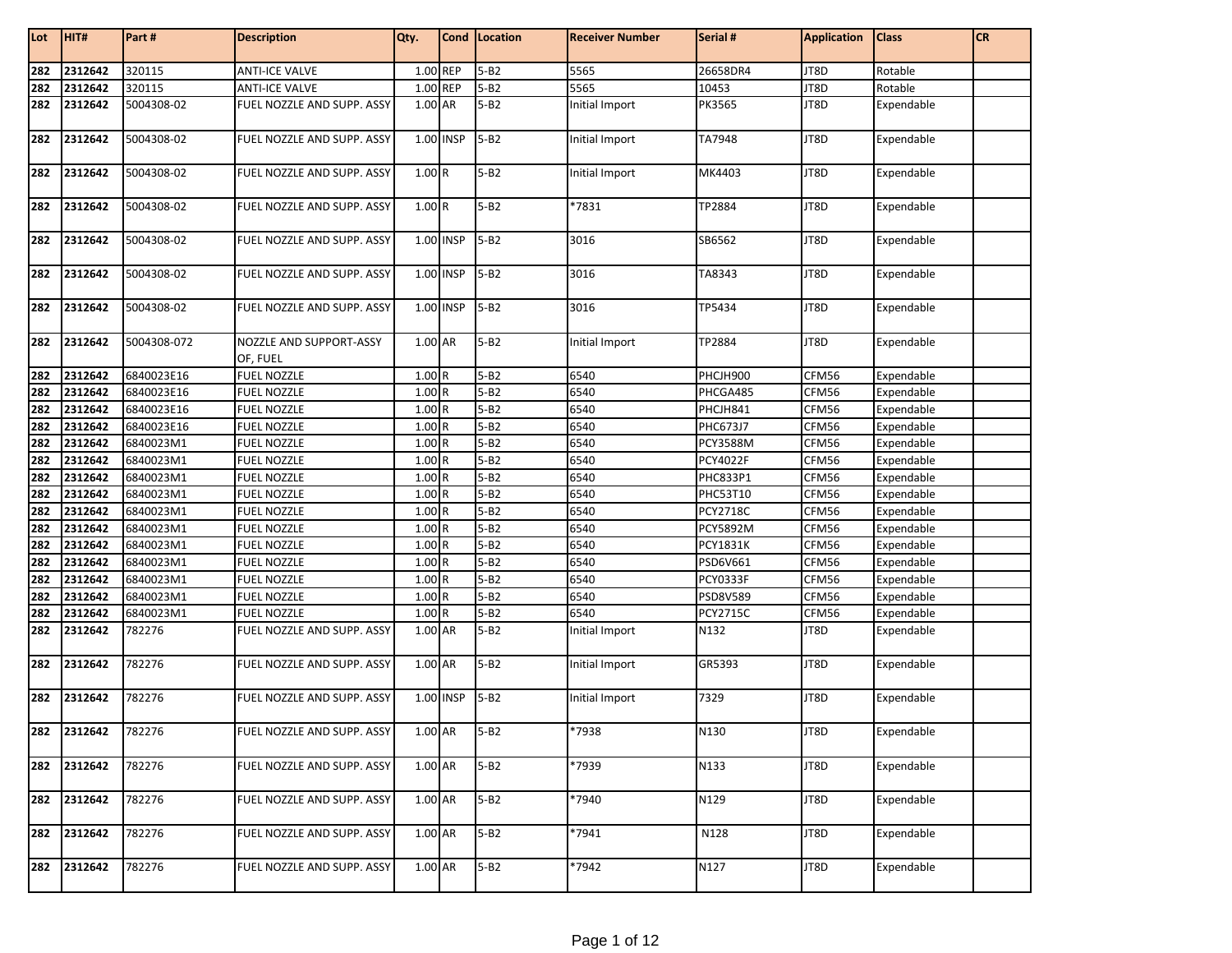| Lot | HIT#    | Part#      | <b>Description</b>                  | Qty.        | Cond   Location | <b>Receiver Number</b> | Serial # | <b>Application</b> | <b>Class</b> | <b>CR</b> |
|-----|---------|------------|-------------------------------------|-------------|-----------------|------------------------|----------|--------------------|--------------|-----------|
| 282 | 2312642 | 782276     | FUEL NOZZLE AND SUPP. ASSY          | 1.00 AR     | $5 - B2$        | $*7943$                | N131     | JT8D               | Expendable   |           |
| 282 | 2312642 | 782276     | FUEL NOZZLE AND SUPP. ASSY          | 1.00 AR     | $5 - B2$        | *7944                  | DT9582   | JT8D               | Expendable   |           |
| 282 | 2312642 | 782276     | FUEL NOZZLE AND SUPP. ASSY          | 1.00 AR     | $5 - B2$        | *7945                  | FF4965   | JT8D               | Expendable   |           |
| 282 | 2312642 | 782276     | FUEL NOZZLE AND SUPP. ASSY          | $1.00$ INSP | $5 - B2$        | *7946                  | HU3726   | JT8D               | Expendable   |           |
| 282 | 2312642 | 782276-001 | FUEL NOZZLE AND SUPP. ASSY          | 1.00 AR     | $5 - B2$        | Initial Import         | EW1584   | JT8D               | Expendable   |           |
| 282 | 2312642 | 782276-001 | FUEL NOZZLE AND SUPP. ASSY          | 1.00 AR     | $5 - B2$        | <b>Initial Import</b>  | FV5690   | JT8D               | Expendable   |           |
| 282 | 2312642 | 782276-001 | FUEL NOZZLE AND SUPP. ASSY          | 1.00 AR     | $5 - B2$        | Initial Import         | EW2612   | JT8D               | Expendable   |           |
| 282 | 2312642 | 782276-001 | FUEL NOZZLE AND SUPP. ASSY          | 1.00 AR     | $5 - B2$        | *7949                  | EW1630   | JT8D               | Expendable   |           |
| 282 | 2312642 | 782276-001 | FUEL NOZZLE AND SUPP. ASSY          | 1.00 AR     | $5 - B2$        | *7950                  | EW1591   | JT8D               | Expendable   |           |
| 282 | 2312642 | 782276-001 | FUEL NOZZLE AND SUPP. ASSY          | 1.00 AR     | $5 - B2$        | *7951                  | EW0737   | JT8D               | Expendable   |           |
| 282 | 2312642 | 782276-001 | FUEL NOZZLE AND SUPP. ASSY          | 1.00 AR     | $5 - B2$        | *7952                  | EW1581   | JT8D               | Expendable   |           |
| 282 | 2312642 | 782281     | FUEL NOZZLE AND SUPP. ASSY          | 1.00 AR     | $5 - B2$        | Initial Import         | MK3337   | JT8D               | Expendable   |           |
| 282 | 2312642 | 782281     | FUEL NOZZLE AND SUPP. ASSY          | 1.00 AR     | $5-B2$          | *6583                  | DT8466   | JT8D               | Expendable   |           |
| 282 | 2312642 | 782281     | FUEL NOZZLE AND SUPP. ASSY          | 1.00 AR     | $5 - B2$        | *6584                  | JR3626   | JT8D               | Expendable   |           |
| 282 | 2312642 | 782281     | FUEL NOZZLE AND SUPP. ASSY          | 1.00 AR     | $5 - B2$        | *6585                  | DT7690   | JT8D               | Expendable   |           |
| 282 | 2312642 | 782281     | FUEL NOZZLE AND SUPP. ASSY          | 1.00 AR     | $5 - B2$        | *6586                  | DT6671   | JT8D               | Expendable   |           |
| 282 | 2312642 | 782281     | FUEL NOZZLE AND SUPP. ASSY          | 1.00 AR     | $5 - B2$        | *6587                  | DT6719   | JT8D               | Expendable   |           |
| 282 | 2312642 | 782281     | FUEL NOZZLE AND SUPP. ASSY          | 1.00 AR     | $5 - B2$        | *6588                  | DT5461   | JT8D               | Expendable   |           |
| 282 | 2312642 | 782281     | FUEL NOZZLE AND SUPP. ASSY          | 1.00 AR     | $5 - B2$        | *6589                  | DT8075   | JT8D               | Expendable   |           |
| 282 | 2312642 | 782281     | FUEL NOZZLE AND SUPP. ASSY          | 1.00 AR     | $5 - B2$        | *6590                  | HC3964   | JT8D               | Expendable   |           |
| 282 | 2312642 | 782302-001 | NOZZLE AND SUPPORT-ASSY<br>OF, FUEL | 1.00 AR     | $5 - B2$        | Initial Import         | SD6610   | JT8D               | Expendable   |           |
| 282 | 2312642 | 782302-001 | NOZZLE AND SUPPORT-ASSY<br>OF, FUEL | 1.00 AR     | $5 - B2$        | *7955                  | SD6581   | JT8D               | Expendable   |           |
| 282 | 2312642 | 782302-001 | NOZZLE AND SUPPORT-ASSY<br>OF, FUEL | 1.00 AR     | $5 - B2$        | *7956                  | SD6572   | JT8D               | Expendable   |           |
| 282 | 2312642 | 782302-001 | NOZZLE AND SUPPORT-ASSY<br>OF, FUEL | 1.00 AR     | $5 - B2$        | *7957                  | SD6573   | JT8D               | Expendable   |           |
| 282 | 2312642 | 782302-001 | NOZZLE AND SUPPORT-ASSY<br>OF, FUEL | 1.00 AR     | $5 - B2$        | *7958                  | SD6540   | JT8D               | Expendable   |           |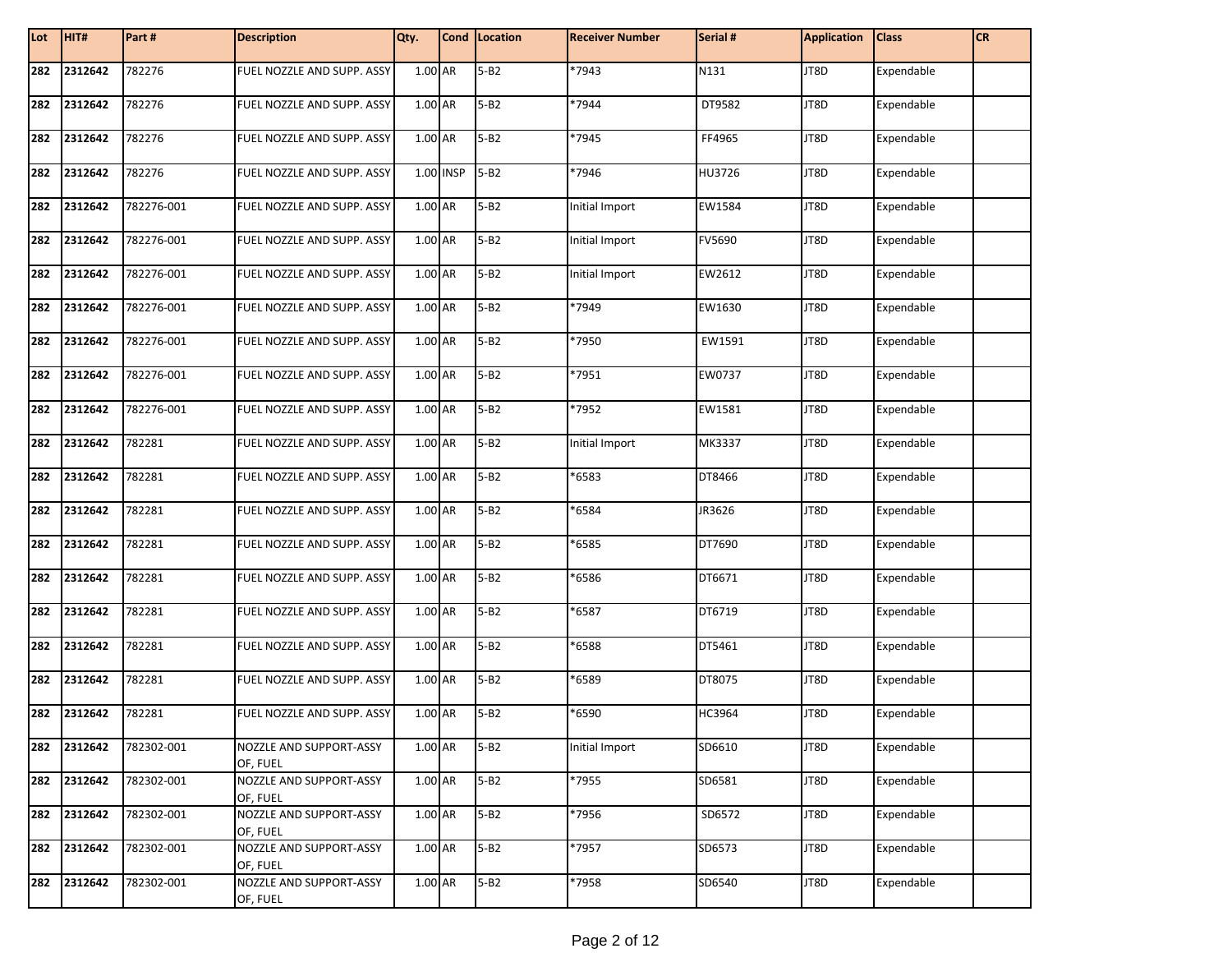| Lot | HIT#    | Part #     | <b>Description</b>                     | Qty.    |                 | Cond Location | <b>Receiver Number</b> | Serial # | <b>Application</b> | <b>Class</b> | <b>CR</b> |
|-----|---------|------------|----------------------------------------|---------|-----------------|---------------|------------------------|----------|--------------------|--------------|-----------|
| 282 | 2312642 | 782302-001 | NOZZLE AND SUPPORT-ASSY<br>OF, FUEL    | 1.00 AR |                 | $5 - B2$      | *7959                  | SD6589   | JT8D               | Expendable   |           |
| 282 | 2312642 | 782302-001 | NOZZLE AND SUPPORT-ASSY<br>OF, FUEL    | 1.00 AR |                 | $5 - B2$      | *7960                  | SD6544   | JT8D               | Expendable   |           |
| 282 | 2312642 | 782302-001 | NOZZLE AND SUPPORT-ASSY<br>OF, FUEL    | 1.00 AR |                 | $5 - B2$      | *7961                  | SD6547   | JT8D               | Expendable   |           |
| 282 | 2312642 | 782302-001 | NOZZLE AND SUPPORT-ASSY<br>OF, FUEL    | 1.00 AR |                 | $5 - B2$      | *7962                  | SD6584   | JT8D               | Expendable   |           |
| 282 | 2312642 | 782720     | FUEL NOZZLE AND SUPP. ASSY             | 1.00 AR |                 | $5 - B2$      | Initial Import         | JR6477   | JT8D               | Expendable   |           |
| 282 | 2312642 | 782720     | FUEL NOZZLE AND SUPP. ASSY             | 1.00 AR |                 | $5 - B2$      | *7964                  | JR6278   | JT8D               | Expendable   |           |
| 282 | 2312642 | 782720     | FUEL NOZZLE AND SUPP. ASSY             | 1.00 AR |                 | $5 - B2$      | *7965                  | L1287    | JT8D               | Expendable   |           |
| 282 | 2312642 | 792863     | CABLE AND BOX-ASSY OF,<br>THERMOCOUPLE |         | 1.00 INSP       | $5 - B2$      | Initial Import         | 6489U1   | JT8D               | Expendable   |           |
| 282 | 2312642 | 809137-01  | FUEL NOZZLE AND SUPP. ASSY             | 1.00 AR |                 | $5 - B2$      | Initial Import         | TA7645   | JT8D               | Expendable   |           |
| 282 | 2312642 | 809137-01  | FUEL NOZZLE AND SUPP. ASSY             | 1.00R   |                 | $5 - B2$      | Initial Import         | SW4753   | JT8D               | Expendable   |           |
| 282 | 2312642 | 809137-01  | FUEL NOZZLE AND SUPP. ASSY             |         | 1.00 TESTE 5-B2 |               | Initial Import         | SB7389   | JT8D               | Expendable   |           |
| 282 | 2312642 | 809137-01  | FUEL NOZZLE AND SUPP. ASSY             |         | 1.00 TESTE 5-B2 |               | *8201                  | TP2633R  | JT8D               | Expendable   |           |
| 282 | 2312642 | 809137-01  | FUEL NOZZLE AND SUPP. ASSY             |         | 1.00 INSP       | $5 - B2$      | 3016                   | BA42111  | JT8D               | Expendable   |           |
| 282 | 2312642 | 809137-01  | FUEL NOZZLE AND SUPP. ASSY             |         | 1.00 INSP       | $5 - B2$      | 3016                   | SB6739   | JT8D               | Expendable   |           |
| 282 | 2312642 | 809137-01  | FUEL NOZZLE AND SUPP. ASSY             |         | 1.00 INSP       | $5 - B2$      | 3016                   | BA42078  | JT8D               | Expendable   |           |
| 282 | 2312642 | 809137-01  | FUEL NOZZLE AND SUPP. ASSY             |         | 1.00 INSP       | $5 - B2$      | 3016                   | TA8490   | JT8D               | Expendable   |           |
| 282 | 2312642 | 809137-01  | FUEL NOZZLE AND SUPP. ASSY             | 1.00 OH |                 | $5 - B2$      | 3016                   | AA1312   | JT8D               | Expendable   |           |
| 282 | 2312642 | 809137-01  | FUEL NOZZLE AND SUPP. ASSY             | 1.00 AR |                 | $5 - B2$      | ESN-717497             | AR8651A  | JT8D               | Expendable   |           |
| 282 | 2312642 | 809137-01  | FUEL NOZZLE AND SUPP. ASSY             | 1.00 AR |                 | $5 - B2$      | ESN-717497             | AR8649A  | JT8D               | Expendable   |           |
| 282 | 2312642 | 809137-01  | FUEL NOZZLE AND SUPP. ASSY             | 1.00 AR |                 | $5 - B2$      | ESN-717497             | AR8650A  | JT8D               | Expendable   |           |
| 282 | 2312642 | 809137-01  | FUEL NOZZLE AND SUPP. ASSY             | 1.00 AR |                 | $5 - B2$      | ESN-717497             | MK4281   | JT8D               | Expendable   |           |
| 282 | 2312642 | 809137-01  | FUEL NOZZLE AND SUPP. ASSY             | 1.00 AR |                 | $5 - B2$      | ESN-717497             | AR8654A  | JT8D               | Expendable   |           |
| 282 | 2312642 | 809137-01  | FUEL NOZZLE AND SUPP. ASSY             | 1.00 AR |                 | $5 - B2$      | ESN-717497             | AR8653A  | JT8D               | Expendable   |           |
| 282 | 2312642 | 809137-01  | FUEL NOZZLE AND SUPP. ASSY             | 1.00 AR |                 | $5 - B2$      | ESN-717497             | AR8655A  | JT8D               | Expendable   |           |
| 282 | 2312642 | 809137-01  | FUEL NOZZLE AND SUPP. ASSY             | 1.00 AR |                 | $5 - B2$      | ESN-717497             | AR8652A  | JT8D               | Expendable   |           |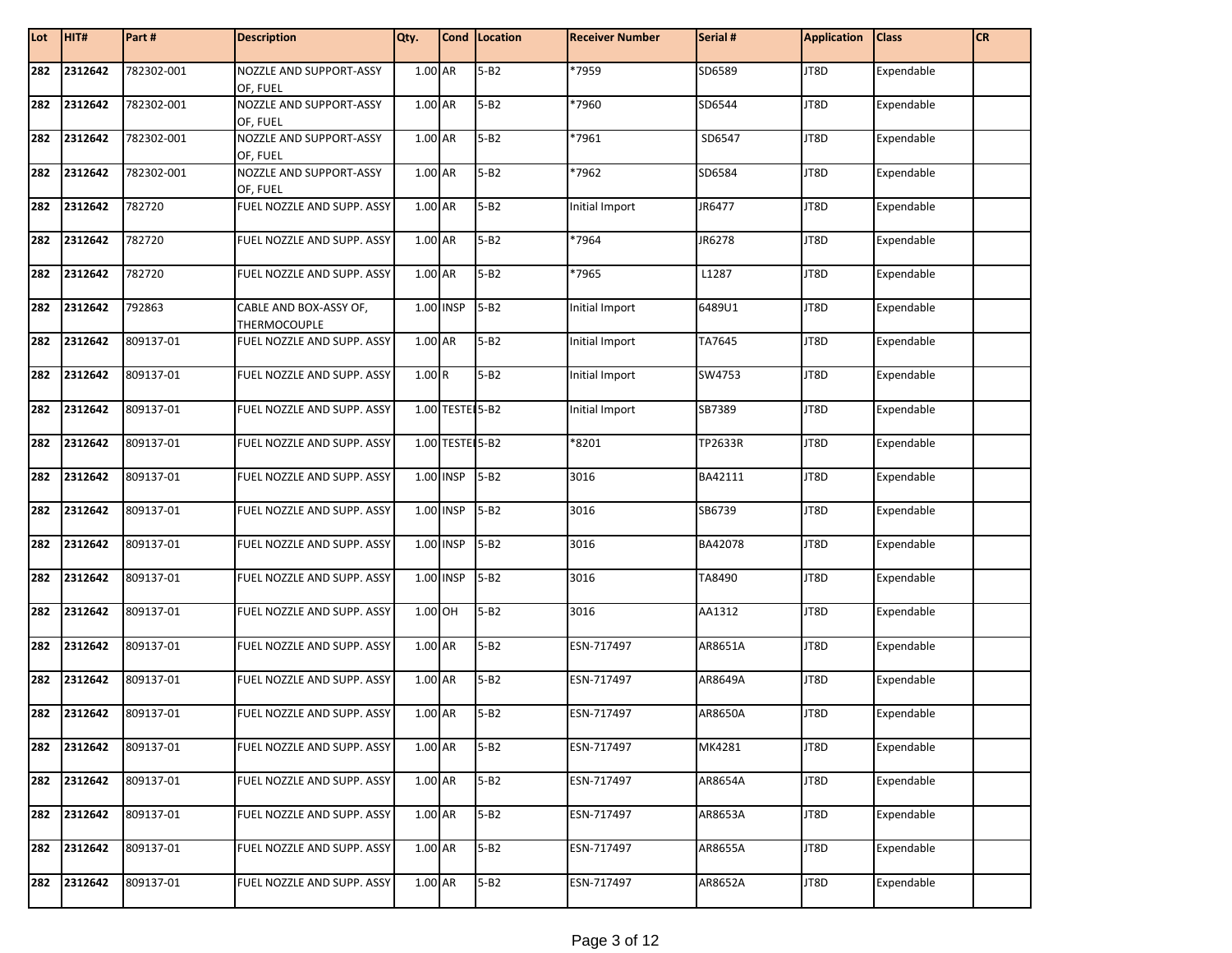| Lot | HIT#    | Part#      | <b>Description</b>                  | Qty.    | Cond   Location | <b>Receiver Number</b> | Serial #       | <b>Application</b> | <b>Class</b> | <b>CR</b> |
|-----|---------|------------|-------------------------------------|---------|-----------------|------------------------|----------------|--------------------|--------------|-----------|
| 282 | 2312642 | 809137-01  | FUEL NOZZLE AND SUPP. ASSY          | 1.00 AR | $5 - B2$        | ESN-717497             | BHSKAA1524     | JT8D               | Expendable   |           |
| 282 | 2312642 | 809882-001 | NOZZLE AND SUPPORT-ASSY<br>OF, FUEL | 1.00 AR | $5 - B2$        | Initial Import         | JD4153         | JT8D               | Expendable   |           |
| 282 | 2312642 | 809882-001 | NOZZLE AND SUPPORT-ASSY<br>OF, FUEL | 1.00 AR | $5 - B2$        | *8205                  | JR2886         | JT8D               | Expendable   |           |
| 282 | 2312642 | 809882-001 | NOZZLE AND SUPPORT-ASSY<br>OF, FUEL | 1.00 AR | $5 - B2$        | *8206                  | JD3883         | JT8D               | Expendable   |           |
| 282 | 2312642 | 809882-001 | NOZZLE AND SUPPORT-ASSY<br>OF, FUEL | 1.00 AR | $5 - B2$        | *8207                  | JD4615         | JT8D               | Expendable   |           |
| 282 | 2312642 | 809882-001 | NOZZLE AND SUPPORT-ASSY<br>OF, FUEL | 1.00 AR | $5 - B2$        | *8208                  | JR2823         | JT8D               | Expendable   |           |
| 282 | 2312642 | 809882-001 | NOZZLE AND SUPPORT-ASSY<br>OF, FUEL | 1.00 AR | $5 - B2$        | *8209                  | JD3654         | JT8D               | Expendable   |           |
| 282 | 2312642 | 809884     | FUEL NOZZLE AND SUPP. ASSY          | 1.00 AR | $5 - B2$        | Initial Import         | US1507         | JT8D               | Expendable   |           |
| 282 | 2312642 | 809887-001 | FUEL NOZZLE AND SUPP. ASSY          | 1.00 AR | $5 - B2$        | Initial Import         | DE19997        | JT8D               | Expendable   |           |
| 282 | 2312642 | 809887-001 | FUEL NOZZLE AND SUPP. ASSY          | 1.00 AR | $5 - B2$        | Initial Import         | <b>VF291</b>   | JT8D               | Expendable   |           |
| 282 | 2312642 | 809887-001 | FUEL NOZZLE AND SUPP. ASSY          | 1.00 AR | $5 - B2$        | *8212                  | DT7229R        | JT8D               | Expendable   |           |
| 282 | 2312642 | 809887-001 | FUEL NOZZLE AND SUPP. ASSY          | 1.00 AR | $5 - B2$        | *8213                  | D78511R        | JT8D               | Expendable   |           |
| 282 | 2312642 | 809887-001 | FUEL NOZZLE AND SUPP. ASSY          | 1.00 AR | $5 - B2$        | *8214                  | 252R           | JT8D               | Expendable   |           |
| 282 | 2312642 | 809887-001 | FUEL NOZZLE AND SUPP. ASSY          | 1.00 AR | $5 - B2$        | *8215                  | D75239R        | JT8D               | Expendable   |           |
| 282 | 2312642 | 809887-001 | FUEL NOZZLE AND SUPP. ASSY          | 1.00 AR | $5 - B2$        | *8216                  | DT5551R        | JT8D               | Expendable   |           |
| 282 | 2312642 | 809887-001 | FUEL NOZZLE AND SUPP. ASSY          | 1.00 AR | $5 - B2$        | *8217                  | <b>DEO444R</b> | JT8D               | Expendable   |           |
| 282 | 2312642 | 809887-001 | FUEL NOZZLE AND SUPP. ASSY          | 1.00 AR | $5 - B2$        | *8218                  | 253R           | JT8D               | Expendable   |           |
| 282 | 2312642 | 809887-001 | FUEL NOZZLE AND SUPP. ASSY          | 1.00 AR | $5 - B2$        | *8219                  | DT5204R        | JT8D               | Expendable   |           |
| 282 | 2312642 | 809887-001 | FUEL NOZZLE AND SUPP. ASSY          | 1.00 AR | $5 - B2$        | *8220                  | <b>VF298</b>   | JT8D               | Expendable   |           |
| 282 | 2312642 | 809887-001 | FUEL NOZZLE AND SUPP. ASSY          | 1.00 AR | $5 - B2$        | *8221                  | <b>VF290</b>   | JT8D               | Expendable   |           |
| 282 | 2312642 | 809887-001 | FUEL NOZZLE AND SUPP. ASSY          | 1.00 AR | $5 - B2$        | *8222                  | <b>VF296</b>   | JT8D               | Expendable   |           |
| 282 | 2312642 | 809887-001 | FUEL NOZZLE AND SUPP. ASSY          | 1.00 AR | $5 - B2$        | *8223                  | <b>VF295</b>   | JT8D               | Expendable   |           |
| 282 | 2312642 | 809887-001 | FUEL NOZZLE AND SUPP. ASSY          | 1.00 AR | $5 - B2$        | *8224                  | <b>VF297</b>   | JT8D               | Expendable   |           |
| 282 | 2312642 | 809887-001 | FUEL NOZZLE AND SUPP. ASSY          | 1.00 AR | $5 - B2$        | *8225                  | <b>VF293</b>   | JT8D               | Expendable   |           |
| 282 | 2312642 | 809887-001 | FUEL NOZZLE AND SUPP. ASSY          | 1.00 AR | $5 - B2$        | *8226                  | <b>VF294</b>   | JT8D               | Expendable   |           |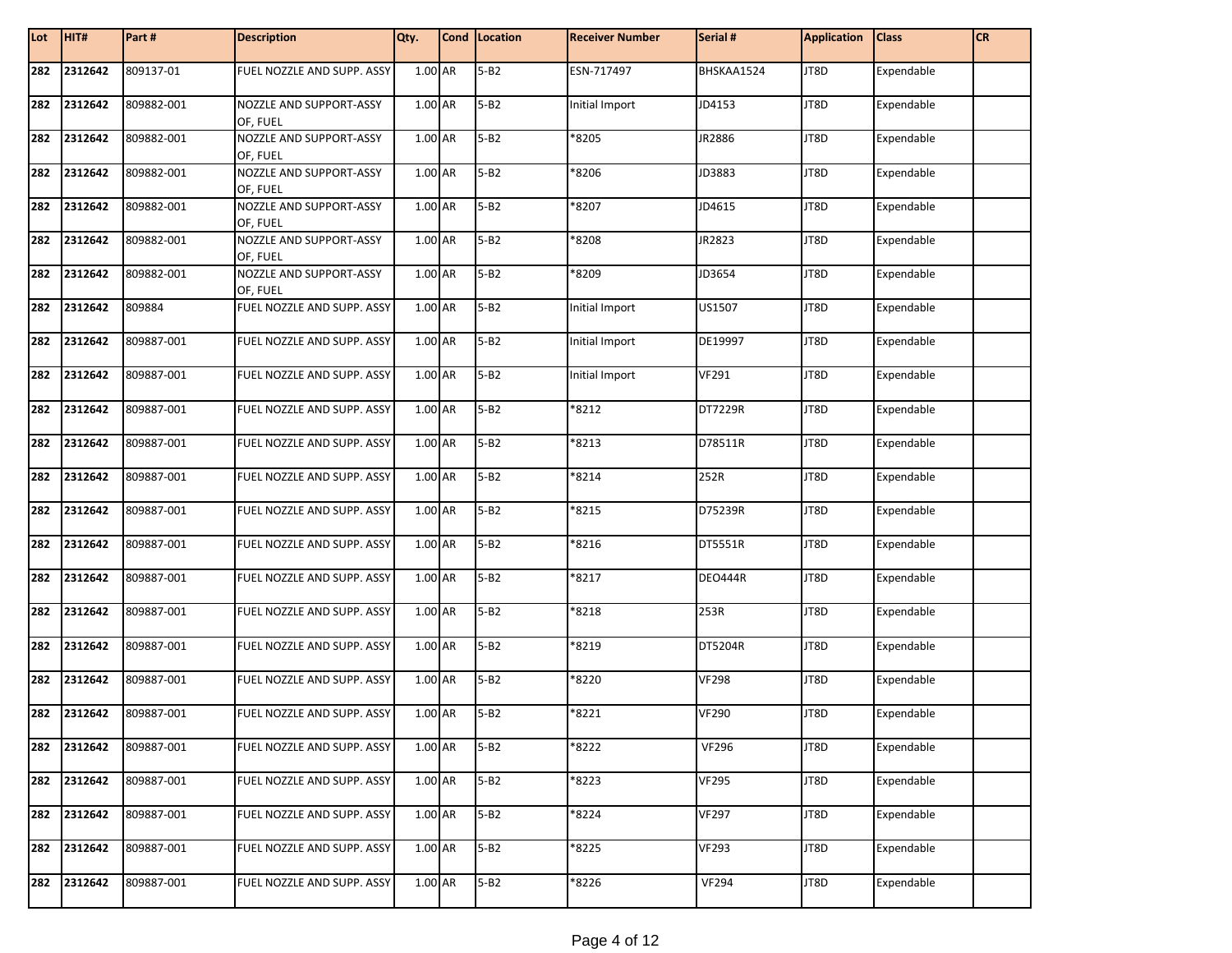| Lot | HIT#    | Part#      | <b>Description</b>                  | Qty.    |             | Cond Location | <b>Receiver Number</b> | Serial #       | <b>Application</b> | <b>Class</b> | <b>CR</b> |
|-----|---------|------------|-------------------------------------|---------|-------------|---------------|------------------------|----------------|--------------------|--------------|-----------|
| 282 | 2312642 | 809887-001 | FUEL NOZZLE AND SUPP. ASSY          | 1.00 AR |             | $5 - B2$      | *8227                  | <b>VF292</b>   | JT8D               | Expendable   |           |
| 282 | 2312642 | 809892-001 | FUEL NOZZLE AND SUPP. ASSY          | 1.00 AR |             | $5 - B2$      | Initial Import         | <b>FUE112R</b> | JT8D               | Expendable   |           |
| 282 | 2312642 | 809892-001 | FUEL NOZZLE AND SUPP. ASSY          | 1.00 AR |             | $5 - B2$      | *8234                  | AU7661R        | JT8D               | Expendable   |           |
| 282 | 2312642 | 809892-001 | FUEL NOZZLE AND SUPP. ASSY          | 1.00 AR |             | $5 - B2$      | *8235                  | <b>FUE333R</b> | JT8D               | Expendable   |           |
| 282 | 2312642 | 809892-001 | FUEL NOZZLE AND SUPP. ASSY          | 1.00 AR |             | $5 - B2$      | *8236                  | FUE84R         | JT8D               | Expendable   |           |
| 282 | 2312642 | 809892-001 | FUEL NOZZLE AND SUPP. ASSY          | 1.00 AR |             | $5 - B2$      | *8237                  | 6108R          | JT8D               | Expendable   |           |
| 282 | 2312642 | 809892-001 | FUEL NOZZLE AND SUPP. ASSY          | 1.00 AR |             | $5 - B2$      | *8238                  | AU9794R        | JT8D               | Expendable   |           |
| 282 | 2312642 | 809892-001 | FUEL NOZZLE AND SUPP. ASSY          | 1.00 AR |             | $5 - B2$      | *8239                  | <b>AU7579R</b> | JT8D               | Expendable   |           |
| 282 | 2312642 | 809892-001 | FUEL NOZZLE AND SUPP. ASSY          | 1.00 AR |             | $5 - B2$      | *8240                  | 22856R         | JT8D               | Expendable   |           |
| 282 | 2312642 | 809892-001 | FUEL NOZZLE AND SUPP. ASSY          | 1.00 AR |             | $5 - B2$      | *8241                  | 22856R         | JT8D               | Expendable   |           |
| 282 | 2312642 | 814814-01  | NOZZLE AND SUPPORT-ASSY<br>OF, FUEL |         | $1.00$ INSP | $5 - B2$      | Initial Import         | BJNBAL7268     | JT8D               | Expendable   |           |
| 282 | 2312642 | 814814-01  | NOZZLE AND SUPPORT-ASSY<br>OF, FUEL |         | 1.00 INSP   | $5 - B2$      | Initial Import         | BJNBAL7335     | JT8D               | Expendable   |           |
| 282 | 2312642 | 814814-01  | NOZZLE AND SUPPORT-ASSY<br>OF, FUEL |         | 1.00 INSP   | $5 - B2$      | *8244                  | BJNBAL7270     | JT8D               | Expendable   |           |
| 282 | 2312642 | 814814-01  | NOZZLE AND SUPPORT-ASSY<br>OF, FUEL |         | 1.00 INSP   | $5 - B2$      | *8245                  | BJNBAL7256     | JT8D               | Expendable   |           |
| 282 | 2312642 | 814814-01  | NOZZLE AND SUPPORT-ASSY<br>OF, FUEL |         | 1.00 INSP   | $5 - B2$      | *8246                  | BJNBAL7271     | JT8D               | Expendable   |           |
| 282 | 2312642 | 814814-01  | NOZZLE AND SUPPORT-ASSY<br>OF, FUEL |         | 1.00 INSP   | $5 - B2$      | *8247                  | BJNBAL7254     | JT8D               | Expendable   |           |
| 282 | 2312642 | 814814-01  | NOZZLE AND SUPPORT-ASSY<br>OF, FUEL |         | 1.00 INSP   | $5 - B2$      | *8248                  | BJNBAL7274     | JT8D               | Expendable   |           |
| 282 | 2312642 | 814814-01  | NOZZLE AND SUPPORT-ASSY<br>OF, FUEL |         | 1.00 INSP   | $5 - B2$      | *8249                  | BJNBAL7260     | JT8D               | Expendable   |           |
| 282 | 2312642 | 814814-01  | NOZZLE AND SUPPORT-ASSY<br>OF, FUEL |         | 1.00 INSP   | $5 - B2$      | *8250                  | BJNBAL4584     | JT8D               | Expendable   |           |
| 282 | 2312642 | 814814-01  | NOZZLE AND SUPPORT-ASSY<br>OF, FUEL |         | 1.00 INSP   | $5 - B2$      | *8251                  | BJNBAL7234     | JT8D               | Expendable   |           |
| 282 | 2312642 | 814814-01  | NOZZLE AND SUPPORT-ASSY<br>OF, FUEL |         | 1.00 INSP   | $5-B2$        | *8252                  | BJNBAL7257     | JT8D               | Expendable   |           |
| 282 | 2312642 | 814814-01  | NOZZLE AND SUPPORT-ASSY<br>OF, FUEL |         | 1.00 INSP   | $5 - B2$      | *8253                  | BJNBAL7337     | JT8D               | Expendable   |           |
| 282 | 2312642 | 814814-01  | NOZZLE AND SUPPORT-ASSY<br>OF, FUEL |         | 1.00 INSP   | $5 - B2$      | *8254                  | BJNBAL7331     | JT8D               | Expendable   |           |
| 282 | 2312642 | 815883     | FUEL NOZZLE AND SUPP. ASSY          |         | 1.00 INSP   | $5 - B2$      | Initial Import         | <b>HU6574R</b> | JT8D               | Expendable   |           |
| 282 | 2312642 | 819061-01  | FUEL NOZZLE AND SUPP. ASSY          | 1.00 AR |             | $5 - B2$      | 2915                   | VV6354RRW      | JT8D               | Expendable   |           |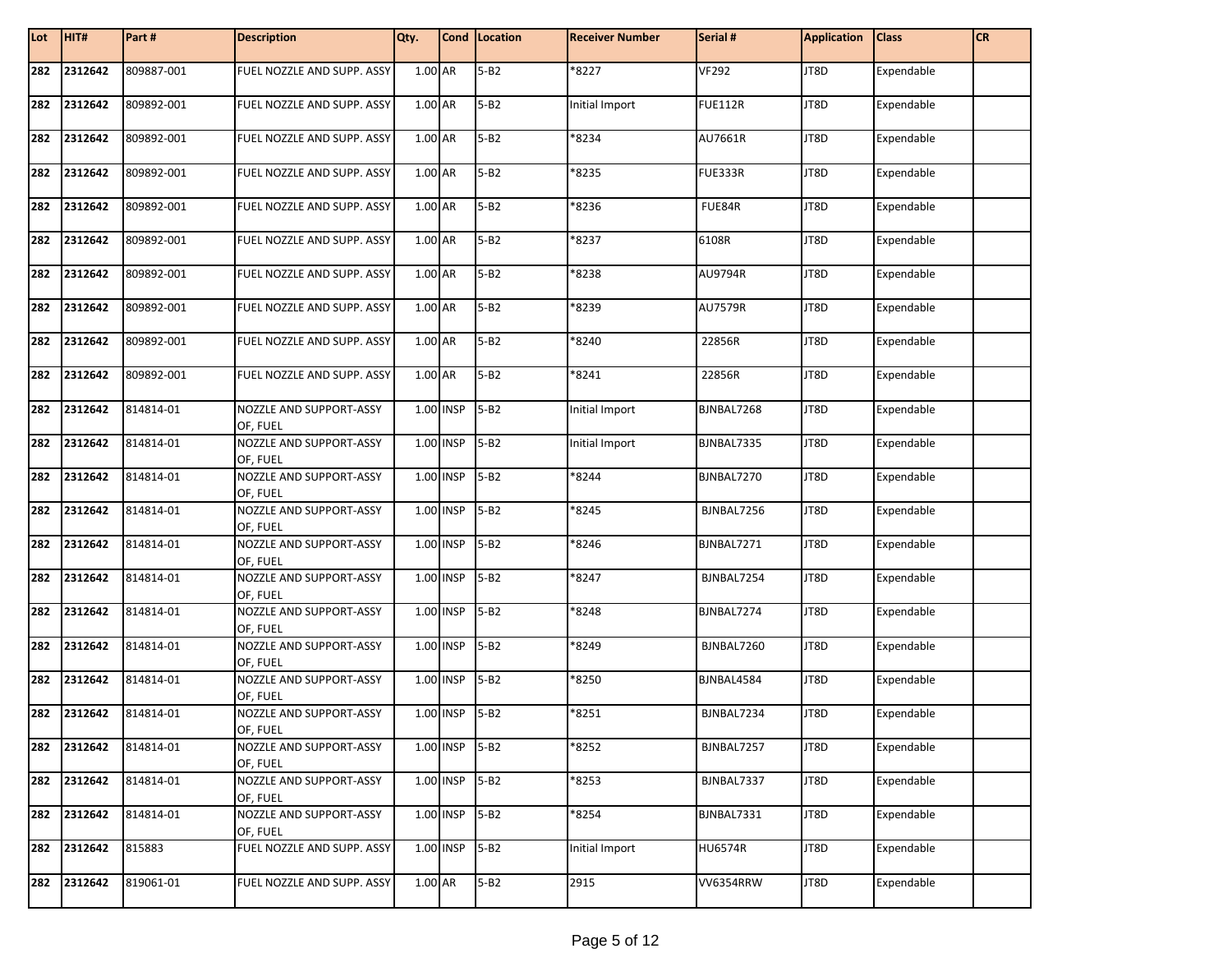| Lot | HIT#        | Part#      | <b>Description</b>         | Qty.        |                 | Cond Location | <b>Receiver Number</b> | Serial #        | <b>Application</b> | <b>Class</b> | <b>CR</b> |
|-----|-------------|------------|----------------------------|-------------|-----------------|---------------|------------------------|-----------------|--------------------|--------------|-----------|
| 282 | 2312642     | 819061-01  | FUEL NOZZLE AND SUPP. ASSY | $1.00$ INSP |                 | $5 - B2$      | 3016                   | PK4792RRW       | JT8D               | Expendable   |           |
| 282 | 2312642     | 821248-01  | FUEL NOZZLE AND SUPP. ASSY | 1.00 AR     |                 | $5 - B2$      | Initial Import         | AR6241A         | JT8D               | Expendable   |           |
| 282 | 2312642     | 821248-01  | FUEL NOZZLE AND SUPP. ASSY | 1.00 AR     |                 | $5 - B2$      | Initial Import         | <b>TP1137RR</b> | JT8D               | Expendable   |           |
| 282 | 2312642     | 821248-01  | FUEL NOZZLE AND SUPP. ASSY | 1.00R       |                 | $5 - B2$      | Initial Import         | <b>TP1137RR</b> | JT8D               | Expendable   |           |
| 282 | 2312642     | 821248-01  | FUEL NOZZLE AND SUPP. ASSY | 1.00 AR     |                 | $5 - B2$      | *8267                  | MK3046          | JT8D               | Expendable   |           |
| 282 | 2312642     | 821248-01  | FUEL NOZZLE AND SUPP. ASSY |             | 1.00 TESTE 5-B2 |               | *8269                  | TP1365          | JT8D               | Expendable   |           |
| 282 | 2312642     | 821248-01  | FUEL NOZZLE AND SUPP. ASSY | 1.00 AR     |                 | $5 - B2$      | 3733                   | IB749           | JT8D               | Expendable   |           |
| 282 | 2312642     | 821248-01  | FUEL NOZZLE AND SUPP. ASSY | 1.00 AR     |                 | $5 - B2$      | 5327                   | SR5892          | JT8D               | Expendable   |           |
| 282 | 2312642     | 821248-01  | FUEL NOZZLE AND SUPP. ASSY | 1.00 AR     |                 | $5 - B2$      | 5327                   | LC6603          | JT8D               | Expendable   |           |
| 282 | 2312642     | 821248-01  | FUEL NOZZLE AND SUPP. ASSY | 1.00 AR     |                 | $5 - B2$      | 5327                   | LT7952          | JT8D               | Expendable   |           |
| 282 | 2312642     | 821248-01  | FUEL NOZZLE AND SUPP. ASSY | 1.00 AR     |                 | $5 - B2$      | 5327                   | BGGUAL6949      | JT8D               | Expendable   |           |
| 282 | 2312642     | 821248-01  | FUEL NOZZLE AND SUPP. ASSY | 1.00 AR     |                 | $5 - B2$      | 5327                   | LT7944          | JT8D               | Expendable   |           |
| 282 | 2312642     | 821248-01  | FUEL NOZZLE AND SUPP. ASSY | 1.00 AR     |                 | $5 - B2$      | 5327                   | GR3569R         | JT8D               | Expendable   |           |
| 282 | 2312642     | 821248-01  | FUEL NOZZLE AND SUPP. ASSY | 1.00 AR     |                 | $5 - B2$      | 5327                   | BH5KAA2670      | JT8D               | Expendable   |           |
| 282 | 2312642     | 821248-01  | FUEL NOZZLE AND SUPP. ASSY | 1.00 AR     |                 | $5 - B2$      | 5327                   | PK4165          | JT8D               | Expendable   |           |
| 282 | 2312642     | 821248-01  | FUEL NOZZLE AND SUPP. ASSY | 1.00 AR     |                 | $5 - B2$      | 5327                   | PX2556          | JT8D               | Expendable   |           |
| 282 | 2312642     | JA771548   | <b>FUEL NOZZLES</b>        | 1.00 AR     |                 | $5 - B2$      | 3868                   | TP1736          | JT8D               | Expendable   |           |
| 282 | 2312642     | JA771548   | <b>FUEL NOZZLES</b>        | 1.00 AR     |                 | $5 - B2$      | 3868                   | 9264            | JT8D               | Expendable   |           |
| 282 | 2312642     | JA771548   | <b>FUEL NOZZLES</b>        | 1.00 AR     |                 | $5 - B2$      | 3868                   | PR4390          | JT8D               | Expendable   |           |
| 282 | 2312642     | JA771548   | <b>FUEL NOZZLES</b>        | 1.00 AR     |                 | $5 - B2$      | 3868                   | TA6772          | JT8D               | Expendable   |           |
| 282 | 2312642     | JA771548   | <b>FUEL NOZZLES</b>        | 1.00 AR     |                 | $5 - B2$      | 3868                   | <b>VP1285</b>   | JT8D               | Expendable   |           |
| 282 | 2312642     | JA771548   | <b>FUEL NOZZLES</b>        | 1.00 AR     |                 | $5 - B2$      | 3868                   | AA1181          | JT8D               | Expendable   |           |
| 282 | 2312642     | JA771548   | <b>FUEL NOZZLES</b>        | 1.00 AR     |                 | $5 - B2$      | 3868                   | AA1123          | JT8D               | Expendable   |           |
|     | 282 2312642 | JA771548   | <b>FUEL NOZZLES</b>        | 1.00 AR     |                 | 5-B2          | 3868                   | VV5381          | JT8D               | Expendable   |           |
| 282 | 2312642     | JA771548   | <b>FUEL NOZZLES</b>        | 1.00 AR     |                 | $5 - B2$      | 3868                   | TP0693          | JT8D               | Expendable   |           |
|     | 282 2312642 | JA771548   | <b>FUEL NOZZLES</b>        | 1.00 AR     |                 | $5 - B2$      | 3868                   | AA1445          | JT8D               | Expendable   |           |
| 282 | 2312642     | JA771548   | <b>FUEL NOZZLES</b>        | 1.00 AR     |                 | $5 - B2$      | 3868                   | VV6761          | JT8D               | Expendable   |           |
| 282 | 2312642     | JA771548   | <b>FUEL NOZZLES</b>        | 1.00 AR     |                 | $5 - B2$      | 3868                   | TP3309          | JT8D               | Expendable   |           |
| 283 | 2312643     | 1317M33G44 | NOZZLE, FUEL               |             | 1.00 TESTE 5-B3 |               | <b>Initial Import</b>  | <b>WFST0950</b> | CFM56              | Expendable   |           |
| 283 | 2312643     | 1317M47G01 | NOZZLE, FUEL               | 1.00 AR     |                 | $5 - B3$      | Initial Import         | <b>OHPK0453</b> | CFM56              | Expendable   |           |
| 283 | 2312643     | 1317M47G01 | NOZZLE, FUEL               | 1.00 AR     |                 | $5 - B3$      | Initial Import         | OHPK0463        | CFM56              | Expendable   |           |
| 283 | 2312643     | 1317M47G01 | NOZZLE, FUEL               | 1.00 AR     |                 | $5 - B3$      | Initial Import         | <b>OHPK0445</b> | CFM56              | Expendable   |           |
| 283 | 2312643     | 1317M47G01 | <b>NOZZLE, FUEL</b>        | 1.00 AR     |                 | $5 - B3$      | Initial Import         | <b>PCY0594C</b> | CFM56              | Expendable   |           |
| 283 | 2312643     | 1317M47G01 | NOZZLE, FUEL               | 1.00 REP    |                 | $5 - B3$      | Initial Import         | <b>PHCB8356</b> | CFM56              | Expendable   |           |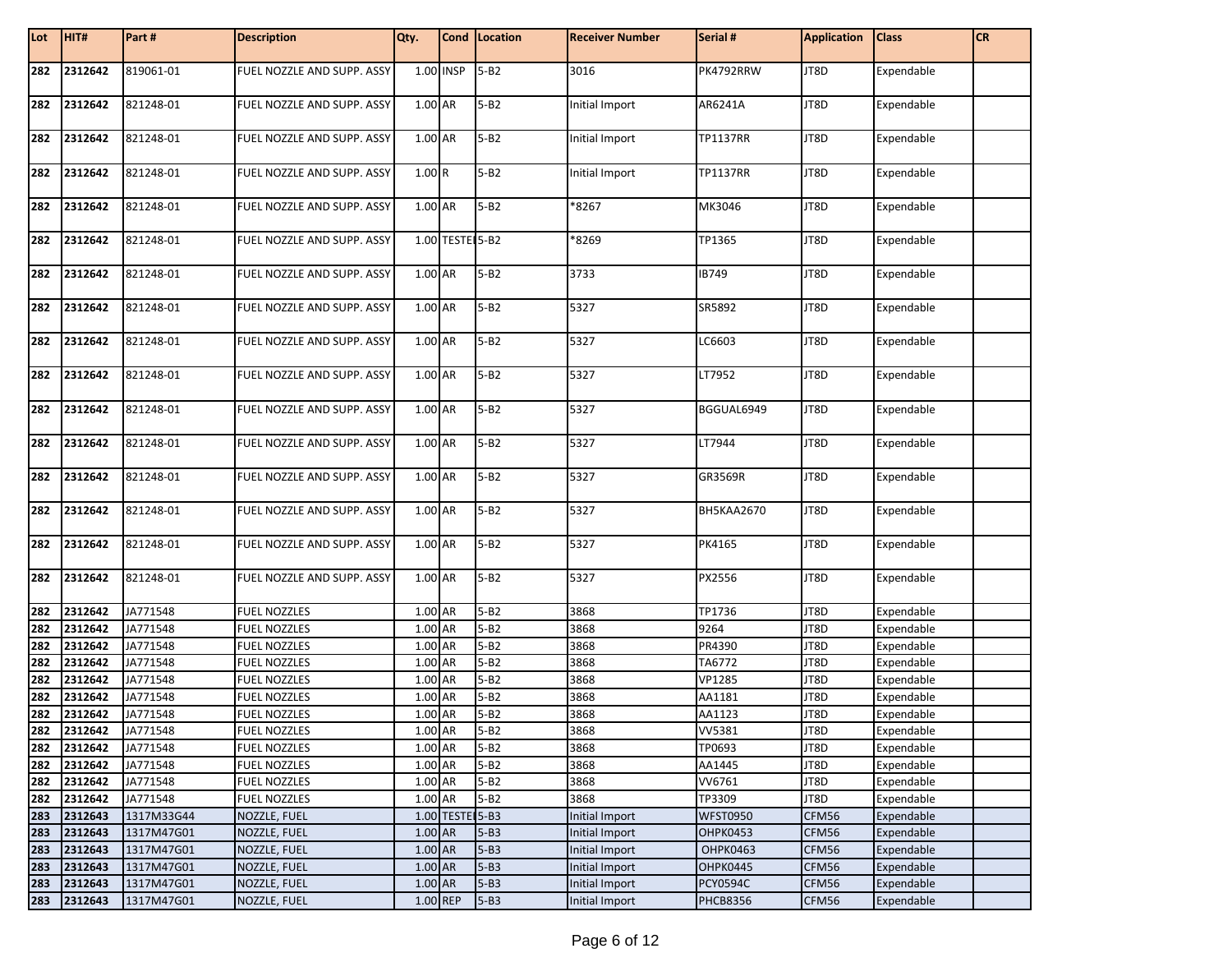| Lot | HIT#    | Part#      | <b>Description</b>                 | Qty.    |                 | Cond   Location | <b>Receiver Number</b> | Serial #        | <b>Application</b> | <b>Class</b> | <b>CR</b> |
|-----|---------|------------|------------------------------------|---------|-----------------|-----------------|------------------------|-----------------|--------------------|--------------|-----------|
| 283 | 2312643 | 1317M47G01 | NOZZLE, FUEL                       |         | 1.00 TESTE 5-B3 |                 | Initial Import         | <b>PHC7C424</b> | CFM56              | Expendable   |           |
| 283 | 2312643 | 1317M47G01 | NOZZLE, FUEL                       |         | 1.00 TESTE 5-B3 |                 | Initial Import         | <b>PHC6B878</b> | CFM56              | Expendable   |           |
| 283 | 2312643 | 1317M47G01 | NOZZLE, FUEL                       |         | 1.00 TESTE 5-B3 |                 | Initial Import         | <b>PHC2U937</b> | CFM56              | Expendable   |           |
| 283 | 2312643 | 1317M47G01 | NOZZLE, FUEL                       |         | 1.00 TESTE 5-B3 |                 | Initial Import         | PHC64H42        | CFM56              | Expendable   |           |
| 283 | 2312643 | 1317M47G01 | NOZZLE, FUEL                       |         | 1.00 TESTE 5-B3 |                 | Initial Import         | <b>PHC5K988</b> | CFM56              | Expendable   |           |
| 283 | 2312643 | 1317M47G01 | NOZZLE, FUEL                       |         | 1.00 TESTE 5-B3 |                 | Initial Import         | <b>PCY5322T</b> | CFM56              | Expendable   |           |
| 283 | 2312643 | 1317M47G01 | NOZZLE, FUEL                       |         | 1.00 TESTE 5-B3 |                 | Initial Import         | <b>PHC25T11</b> | CFM56              | Expendable   |           |
| 283 | 2312643 | 1317M47G17 | NOZZLE, FUEL                       | 1.00 AR |                 | $5 - B3$        | Initial Import         | PSDADA45        | CFM56              | Expendable   |           |
| 283 | 2312643 | 1317M47G17 | NOZZLE, FUEL                       |         | 1.00 TESTE 5-B3 |                 | Initial Import         | <b>PHC068G5</b> | CFM56              | Expendable   |           |
| 283 | 2312643 | 1317M47G17 | NOZZLE, FUEL                       |         | 1.00 TESTE 5-B3 |                 | <b>Initial Import</b>  | PHC867G0        | CFM56              | Expendable   |           |
| 283 | 2312643 | 1317M47G17 | NOZZLE, FUEL                       |         | 1.00 TESTE 5-B3 |                 | Initial Import         | <b>PHC2G306</b> | CFM56              | Expendable   |           |
| 284 | 2312644 | 5000470-01 | TUBE-ASSY OF, PT2 BLEED            | 1.00 AR |                 | $5 - B5$        | 4711                   | <b>NSN</b>      | JT8D               | Expendable   |           |
|     |         |            | CONTROL                            |         |                 |                 |                        |                 |                    |              |           |
| 284 | 2312644 | 5000470-01 | TUBE-ASSY OF, PT2 BLEED            | 1.00 AR |                 | $5 - B5$        | 4711                   | <b>NSN</b>      | JT8D               | Expendable   |           |
|     |         |            | CONTROL                            |         |                 |                 |                        |                 |                    |              |           |
| 284 | 2312644 | 5000470-01 | TUBE-ASSY OF, PT2 BLEED            | 1.00 AR |                 | $5 - B5$        | 4711                   | <b>NSN</b>      | JT8D               | Expendable   |           |
|     |         |            | CONTROL                            |         |                 |                 |                        |                 |                    |              |           |
| 284 | 2312644 | 5000470-01 | TUBE-ASSY OF, PT2 BLEED            | 1.00 AR |                 | $5 - B5$        | 4711                   | <b>NSN</b>      | JT8D               | Expendable   |           |
|     |         |            | CONTROL                            |         |                 |                 |                        |                 |                    |              |           |
| 284 | 2312644 | 5000470-01 | TUBE-ASSY OF, PT2 BLEED            | 1.00 AR |                 | $5 - B5$        | 4711                   | <b>NSN</b>      | JT8D               | Expendable   |           |
|     |         |            | CONTROL                            |         |                 |                 |                        |                 |                    |              |           |
| 284 | 2312644 | 5000470-01 | TUBE-ASSY OF, PT2 BLEED            | 1.00 AR |                 | $5 - B5$        | 4711                   | <b>NSN</b>      | JT8D               | Expendable   |           |
|     |         |            | CONTROL                            |         |                 |                 |                        |                 |                    |              |           |
| 284 | 2312644 | 5000470-01 | TUBE-ASSY OF, PT2 BLEED            | 1.00 AR |                 | $5 - B5$        | 4711                   | NSN             | JT8D               | Expendable   |           |
|     |         |            | CONTROL                            |         |                 |                 |                        |                 |                    |              |           |
| 284 | 2312644 | 5000470-01 | TUBE-ASSY OF, PT2 BLEED            | 1.00 AR |                 | $5 - B5$        | 4711                   | <b>NSN</b>      | JT8D               | Expendable   |           |
|     |         |            | CONTROL                            |         |                 |                 |                        |                 |                    |              |           |
| 284 | 2312644 | 5000470-01 | TUBE-ASSY OF, PT2 BLEED            | 1.00 AR |                 | $5 - B5$        | 4711                   | <b>NSN</b>      | JT8D               | Expendable   |           |
|     |         |            | CONTROL                            |         |                 |                 |                        |                 |                    |              |           |
| 284 | 2312644 | 5000470-01 | TUBE-ASSY OF, PT2 BLEED            | 1.00 AR |                 | $5 - B5$        | 4711                   | <b>NSN</b>      | JT8D               | Expendable   |           |
|     |         |            | CONTROL                            |         |                 |                 |                        |                 |                    |              |           |
| 284 | 2312644 | 5000470-01 | TUBE-ASSY OF, PT2 BLEED            | 1.00 AR |                 | $5 - B5$        | 4711                   | <b>NSN</b>      | JT8D               | Expendable   |           |
|     |         |            | CONTROL                            |         |                 |                 |                        |                 |                    |              |           |
| 284 | 2312644 | 5000470-01 | TUBE-ASSY OF, PT2 BLEED            | 1.00 AR |                 | $5 - B5$        | 4711                   | <b>NSN</b>      | JT8D               | Expendable   |           |
|     |         |            | CONTROL                            |         |                 |                 |                        |                 |                    |              |           |
| 284 | 2312644 | 5000470-01 | TUBE-ASSY OF, PT2 BLEED            | 1.00 AR |                 | $5 - B5$        | 4711                   | <b>NSN</b>      | JT8D               | Expendable   |           |
|     |         |            | <b>CONTROL</b>                     |         |                 |                 |                        |                 |                    |              |           |
| 284 | 2312644 | 5000470-01 | TUBE-ASSY OF, PT2 BLEED            | 1.00 AR |                 | $5 - B5$        | 4711                   | <b>NSN</b>      | JT8D               | Expendable   |           |
|     |         |            | CONTROL                            |         |                 |                 |                        |                 |                    |              |           |
| 284 | 2312644 | 5000470-01 | TUBE-ASSY OF, PT2 BLEED<br>CONTROL | 1.00 AR |                 | $5 - B5$        | 4711                   | <b>NSN</b>      | JT8D               | Expendable   |           |
| 284 | 2312644 | 5000470-01 | TUBE-ASSY OF, PT2 BLEED            | 1.00 AR |                 | $5 - B5$        | 4711                   | <b>NSN</b>      | JT8D               | Expendable   |           |
|     |         |            | CONTROL                            |         |                 |                 |                        |                 |                    |              |           |
| 284 | 2312644 | 5000470-01 | TUBE-ASSY OF, PT2 BLEED            | 1.00 AR |                 | $5 - B5$        | 4711                   | <b>NSN</b>      | JT8D               | Expendable   |           |
|     |         |            | CONTROL                            |         |                 |                 |                        |                 |                    |              |           |
| 284 | 2312644 | 5000470-01 | TUBE-ASSY OF, PT2 BLEED            | 1.00 AR |                 | $5 - B5$        | 4711                   | <b>NSN</b>      | JT8D               | Expendable   |           |
|     |         |            | CONTROL                            |         |                 |                 |                        |                 |                    |              |           |
| 284 | 2312644 | 5000470-01 | TUBE-ASSY OF, PT2 BLEED            | 1.00 AR |                 | $5 - B5$        | 4711                   | <b>NSN</b>      | JT8D               | Expendable   |           |
|     |         |            | CONTROL                            |         |                 |                 |                        |                 |                    |              |           |
|     |         |            |                                    |         |                 |                 |                        |                 |                    |              |           |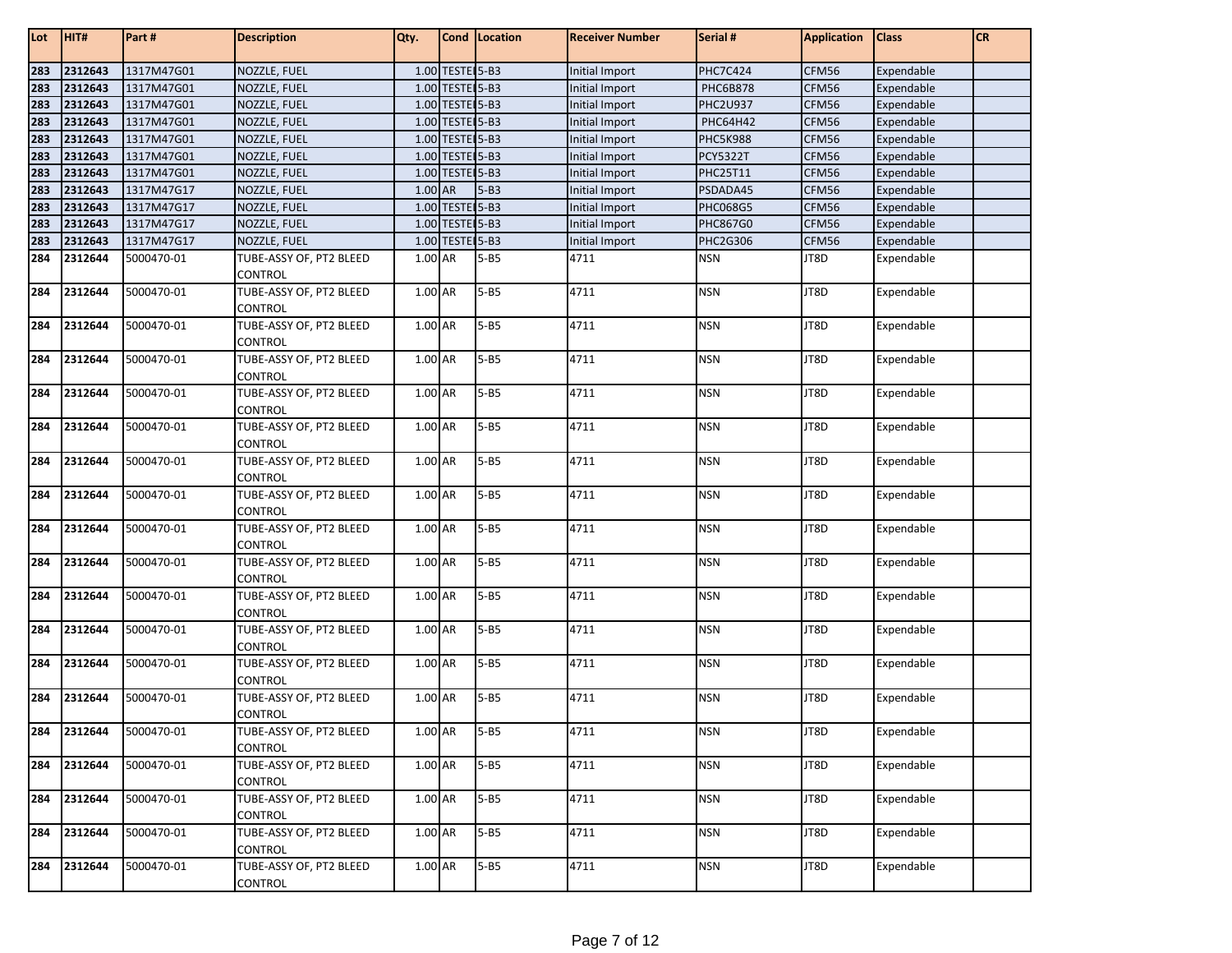| Lot | HIT#    | Part#      | <b>Description</b>                             | Qty.      | Cond Location | <b>Receiver Number</b> | Serial #   | <b>Application</b> | <b>Class</b> | CR |
|-----|---------|------------|------------------------------------------------|-----------|---------------|------------------------|------------|--------------------|--------------|----|
| 284 | 2312644 | 5000470-01 | TUBE-ASSY OF, PT2 BLEED<br>CONTROL             | 1.00 AR   | $5 - B5$      | 4711                   | <b>NSN</b> | JT8D               | Expendable   |    |
| 284 | 2312644 | 5000470-01 | TUBE-ASSY OF, PT2 BLEED                        | 1.00 AR   | $5 - B5$      | 4711                   | <b>NSN</b> | JT8D               | Expendable   |    |
|     |         |            | CONTROL                                        |           |               |                        |            |                    |              |    |
| 284 | 2312644 | 5000470-01 | TUBE-ASSY OF, PT2 BLEED                        | 1.00 AR   | $5 - B5$      | 4711                   | <b>NSN</b> | JT8D               | Expendable   |    |
|     |         |            | CONTROL                                        |           |               |                        |            |                    |              |    |
| 284 | 2312644 | 5000470-01 | TUBE-ASSY OF, PT2 BLEED                        | 1.00 AR   | $5 - B5$      | 4711                   | <b>NSN</b> | JT8D               | Expendable   |    |
|     |         |            | CONTROL                                        |           |               |                        |            |                    |              |    |
| 284 | 2312644 | 5000470-01 | TUBE-ASSY OF, PT2 BLEED                        | 1.00 AR   | $5 - B5$      | 4711                   | <b>NSN</b> | JT8D               | Expendable   |    |
| 284 | 2312644 | 5000470-01 | CONTROL<br>TUBE-ASSY OF, PT2 BLEED             | 1.00 AR   | $5 - B5$      | 4711                   | <b>NSN</b> | JT8D               | Expendable   |    |
|     |         |            | <b>CONTROL</b>                                 |           |               |                        |            |                    |              |    |
| 284 | 2312644 | 5000470-01 | TUBE-ASSY OF, PT2 BLEED                        | 1.00 AR   | $5 - B5$      | 4711                   | <b>NSN</b> | JT8D               | Expendable   |    |
|     |         |            | CONTROL                                        |           |               |                        |            |                    |              |    |
| 284 | 2312644 | 5000470-01 | TUBE-ASSY OF, PT2 BLEED                        | 1.00 AR   | $5 - B5$      | 4711                   | <b>NSN</b> | JT8D               | Expendable   |    |
|     |         |            | CONTROL                                        |           |               |                        |            |                    |              |    |
| 284 | 2312644 | 5000470-01 | TUBE-ASSY OF, PT2 BLEED                        | 1.00 AR   | $5 - B5$      | 4717                   | <b>NSN</b> | JT8D               | Expendable   |    |
|     |         |            | CONTROL                                        |           |               |                        |            |                    |              |    |
| 284 | 2312644 | 5000470-01 | TUBE-ASSY OF, PT2 BLEED                        | 1.00 AR   | $5 - B5$      | 4717                   | <b>NSN</b> | JT8D               | Expendable   |    |
| 284 | 2312644 | 5000470-01 | CONTROL<br>TUBE-ASSY OF, PT2 BLEED             | 1.00 AR   | $5 - B5$      | 4717                   | <b>NSN</b> | JT8D               | Expendable   |    |
|     |         |            | CONTROL                                        |           |               |                        |            |                    |              |    |
| 284 | 2312644 | 5000470-01 | TUBE-ASSY OF, PT2 BLEED                        | 1.00 AR   | $5 - B5$      | 4717                   | <b>NSN</b> | JT8D               | Expendable   |    |
|     |         |            | CONTROL                                        |           |               |                        |            |                    |              |    |
| 284 | 2312644 | 5000470-01 | TUBE-ASSY OF, PT2 BLEED                        | 1.00 AR   | $5 - B5$      | 4717                   | <b>NSN</b> | JT8D               | Expendable   |    |
|     |         |            | CONTROL                                        |           |               |                        |            |                    |              |    |
| 284 | 2312644 | 5000470-01 | TUBE-ASSY OF, PT2 BLEED                        | $1.00$ AR | $5 - B5$      | 4717                   | <b>NSN</b> | JT8D               | Expendable   |    |
|     |         |            | CONTROL                                        |           |               |                        |            |                    |              |    |
| 284 | 2312644 | 5000470-01 | TUBE-ASSY OF, PT2 BLEED                        | 1.00 AR   | $5 - B5$      | 4717                   | <b>NSN</b> | JT8D               | Expendable   |    |
|     |         |            | CONTROL                                        |           |               |                        |            |                    |              |    |
| 284 | 2312644 | 5000470-01 | TUBE-ASSY OF, PT2 BLEED<br>CONTROL             | 1.00 AR   | $5 - B5$      | 4717                   | <b>NSN</b> | JT8D               | Expendable   |    |
| 284 | 2312644 | 5000470-01 | TUBE-ASSY OF, PT2 BLEED                        | 1.00 AR   | $5 - B5$      | 4717                   | <b>NSN</b> | JT8D               | Expendable   |    |
|     |         |            | <b>CONTROL</b>                                 |           |               |                        |            |                    |              |    |
| 284 | 2312644 | 5000470-01 | TUBE-ASSY OF, PT2 BLEED                        | 1.00 AR   | $5 - B5$      | 4717                   | <b>NSN</b> | JT8D               | Expendable   |    |
|     |         |            | CONTROL                                        |           |               |                        |            |                    |              |    |
| 284 | 2312644 | 5000470-01 | TUBE-ASSY OF, PT2 BLEED                        | 1.00 AR   | $5 - B5$      | 4717                   | <b>NSN</b> | JT8D               | Expendable   |    |
|     |         |            | CONTROL                                        |           |               |                        |            |                    |              |    |
| 284 | 2312644 | 5007241-01 | MANIFOLD ASSY OF, PS4,                         | 1.00 AR   | $5 - B5$      | 4715                   | <b>NSN</b> | JT8D               | Rotable      |    |
|     |         |            | <b>BLEED CONTROL</b>                           |           |               |                        |            |                    |              |    |
| 284 | 2312644 | 5007241-01 | MANIFOLD ASSY OF, PS4,<br><b>BLEED CONTROL</b> | 1.00 AR   | $5 - B5$      | 4715                   | <b>NSN</b> | JT8D               | Rotable      |    |
| 284 | 2312644 | 5007241-01 | MANIFOLD ASSY OF, PS4,                         | 1.00 AR   | $5 - B5$      | 4715                   | <b>NSN</b> | JT8D               | Rotable      |    |
|     |         |            | <b>BLEED CONTROL</b>                           |           |               |                        |            |                    |              |    |
| 284 | 2312644 | 5007241-01 | MANIFOLD ASSY OF, PS4,                         | 1.00 AR   | $5 - B5$      | 4715                   | <b>NSN</b> | JT8D               | Rotable      |    |
|     |         |            | <b>BLEED CONTROL</b>                           |           |               |                        |            |                    |              |    |
| 284 | 2312644 | 5007241-01 | MANIFOLD ASSY OF, PS4,                         | 1.00 AR   | $5 - B5$      | 4715                   | <b>NSN</b> | JT8D               | Rotable      |    |
|     |         |            | <b>BLEED CONTROL</b>                           |           |               |                        |            |                    |              |    |
| 284 | 2312644 | 5007241-01 | MANIFOLD ASSY OF, PS4,                         | 1.00 AR   | $5 - B5$      | 4715                   | <b>NSN</b> | JT8D               | Rotable      |    |
|     |         |            | <b>BLEED CONTROL</b>                           |           |               |                        |            |                    |              |    |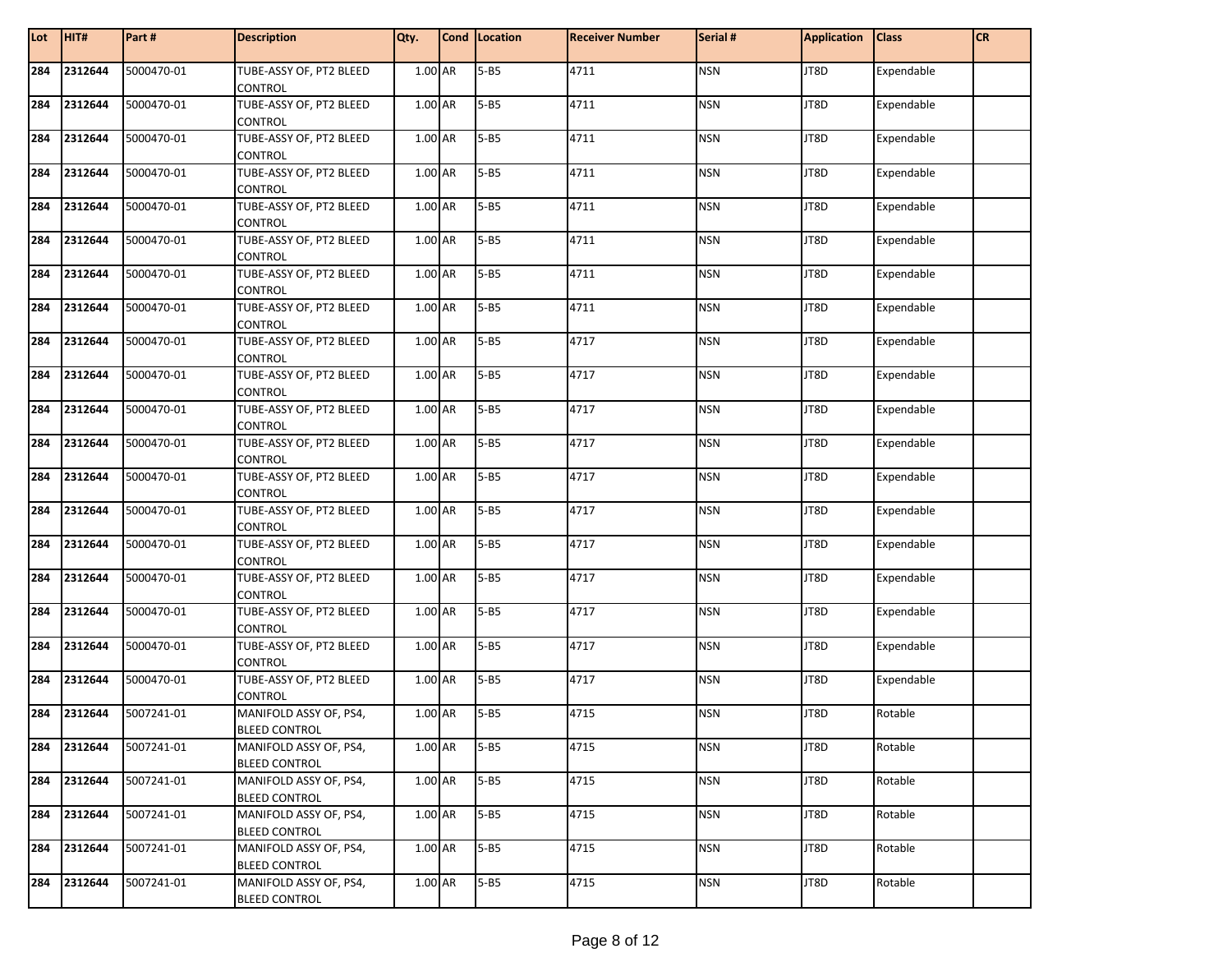| Lot | HIT#        | Part#      | <b>Description</b>                             | Qty.    | Cond Location | <b>Receiver Number</b> | Serial #   | <b>Application</b> | <b>Class</b> | <b>CR</b> |
|-----|-------------|------------|------------------------------------------------|---------|---------------|------------------------|------------|--------------------|--------------|-----------|
| 284 | 2312644     | 5007241-01 | MANIFOLD ASSY OF, PS4,<br><b>BLEED CONTROL</b> | 1.00 AR | $5 - B5$      | 4715                   | <b>NSN</b> | JT8D               | Rotable      |           |
| 284 | 2312644     | 5007241-01 | MANIFOLD ASSY OF, PS4,<br><b>BLEED CONTROL</b> | 1.00 AR | $5 - B5$      | 4715                   | <b>NSN</b> | JT8D               | Rotable      |           |
| 284 | 2312644     | 5007241-01 | MANIFOLD ASSY OF, PS4,<br><b>BLEED CONTROL</b> | 1.00 AR | $5 - B5$      | 4715                   | <b>NSN</b> | JT8D               | Rotable      |           |
| 284 | 2312644     | 5007241-01 | MANIFOLD ASSY OF, PS4,<br><b>BLEED CONTROL</b> | 1.00 AR | $5 - B5$      | 4715                   | <b>NSN</b> | JT8D               | Rotable      |           |
| 284 | 2312644     | 5007241-01 | MANIFOLD ASSY OF, PS4,<br><b>BLEED CONTROL</b> | 1.00 AR | $5 - B5$      | 4715                   | <b>NSN</b> | JT8D               | Rotable      |           |
| 284 | 2312644     | 5007241-01 | MANIFOLD ASSY OF, PS4,<br><b>BLEED CONTROL</b> | 1.00 AR | $5 - B5$      | 4715                   | <b>NSN</b> | JT8D               | Rotable      |           |
| 284 | 2312644     | 5007241-01 | MANIFOLD ASSY OF, PS4,<br><b>BLEED CONTROL</b> | 1.00 AR | $5 - B5$      | 4715                   | <b>NSN</b> | JT8D               | Rotable      |           |
| 284 | 2312644     | 5007241-01 | MANIFOLD ASSY OF, PS4,<br><b>BLEED CONTROL</b> | 1.00 AR | $5 - B5$      | 4715                   | <b>NSN</b> | JT8D               | Rotable      |           |
| 284 | 2312644     | 5007241-01 | MANIFOLD ASSY OF, PS4,<br><b>BLEED CONTROL</b> | 1.00 AR | $5 - B5$      | 4715                   | <b>NSN</b> | JT8D               | Rotable      |           |
| 284 | 2312644     | 5007241-01 | MANIFOLD ASSY OF, PS4,<br><b>BLEED CONTROL</b> | 1.00 AR | $5 - B5$      | 4715                   | <b>NSN</b> | JT8D               | Rotable      |           |
| 284 | 2312644     | 5007241-01 | MANIFOLD ASSY OF, PS4,<br><b>BLEED CONTROL</b> | 1.00 AR | $5 - B5$      | 4715                   | <b>NSN</b> | JT8D               | Rotable      |           |
| 284 | 2312644     | 5007241-01 | MANIFOLD ASSY OF, PS4,<br><b>BLEED CONTROL</b> | 1.00 AR | $5 - B5$      | 4715                   | <b>NSN</b> | JT8D               | Rotable      |           |
| 284 | 2312644     | 5007241-01 | MANIFOLD ASSY OF, PS4,<br><b>BLEED CONTROL</b> | 1.00 AR | $5 - B5$      | 4715                   | <b>NSN</b> | JT8D               | Rotable      |           |
| 284 | 2312644     | 5007241-01 | MANIFOLD ASSY OF, PS4,<br><b>BLEED CONTROL</b> | 1.00 AR | $5 - B5$      | 4715                   | <b>NSN</b> | JT8D               | Rotable      |           |
| 284 | 2312644     | 5007241-01 | MANIFOLD ASSY OF, PS4,<br><b>BLEED CONTROL</b> | 1.00 AR | $5 - B5$      | 4715                   | <b>NSN</b> | JT8D               | Rotable      |           |
| 284 | 2312644     | 5007241-01 | MANIFOLD ASSY OF, PS4,<br><b>BLEED CONTROL</b> | 1.00 AR | $5 - B5$      | 4715                   | <b>NSN</b> | JT8D               | Rotable      |           |
| 284 | 2312644     | 5007241-01 | MANIFOLD ASSY OF, PS4,<br><b>BLEED CONTROL</b> | 1.00 AR | $5 - B5$      | 4715                   | <b>NSN</b> | JT8D               | Rotable      |           |
| 284 | 2312644     | 5007241-01 | MANIFOLD ASSY OF, PS4,<br><b>BLEED CONTROL</b> | 1.00 AR | $5 - B5$      | 4715                   | <b>NSN</b> | JT8D               | Rotable      |           |
| 284 | 2312644     | 5007241-01 | MANIFOLD ASSY OF, PS4,<br><b>BLEED CONTROL</b> | 1.00 AR | $5 - B5$      | 4715                   | <b>NSN</b> | JT8D               | Rotable      |           |
|     | 284 2312644 | 5007241-01 | MANIFOLD ASSY OF, PS4,<br><b>BLEED CONTROL</b> | 1.00 AR | $5 - B5$      | 4715                   | <b>NSN</b> | JT8D               | Rotable      |           |
| 284 | 2312644     | 5007241-01 | MANIFOLD ASSY OF, PS4,<br><b>BLEED CONTROL</b> | 1.00 AR | $5 - B5$      | 4716                   | <b>NSN</b> | JT8D               | Rotable      |           |
| 284 | 2312644     | 5007241-01 | MANIFOLD ASSY OF, PS4,<br><b>BLEED CONTROL</b> | 1.00 AR | $5 - B5$      | 4716                   | <b>NSN</b> | JT8D               | Rotable      |           |
| 284 | 2312644     | 5007241-01 | MANIFOLD ASSY OF, PS4,<br><b>BLEED CONTROL</b> | 1.00 AR | $5 - B5$      | 4716                   | <b>NSN</b> | JT8D               | Rotable      |           |
| 284 | 2312644     | 5007241-01 | MANIFOLD ASSY OF, PS4,<br><b>BLEED CONTROL</b> | 1.00 AR | $5 - B5$      | 4716                   | <b>NSN</b> | JT8D               | Rotable      |           |
| 284 | 2312644     | 5007241-01 | MANIFOLD ASSY OF, PS4,<br><b>BLEED CONTROL</b> | 1.00 AR | $5 - B5$      | 4716                   | <b>NSN</b> | JT8D               | Rotable      |           |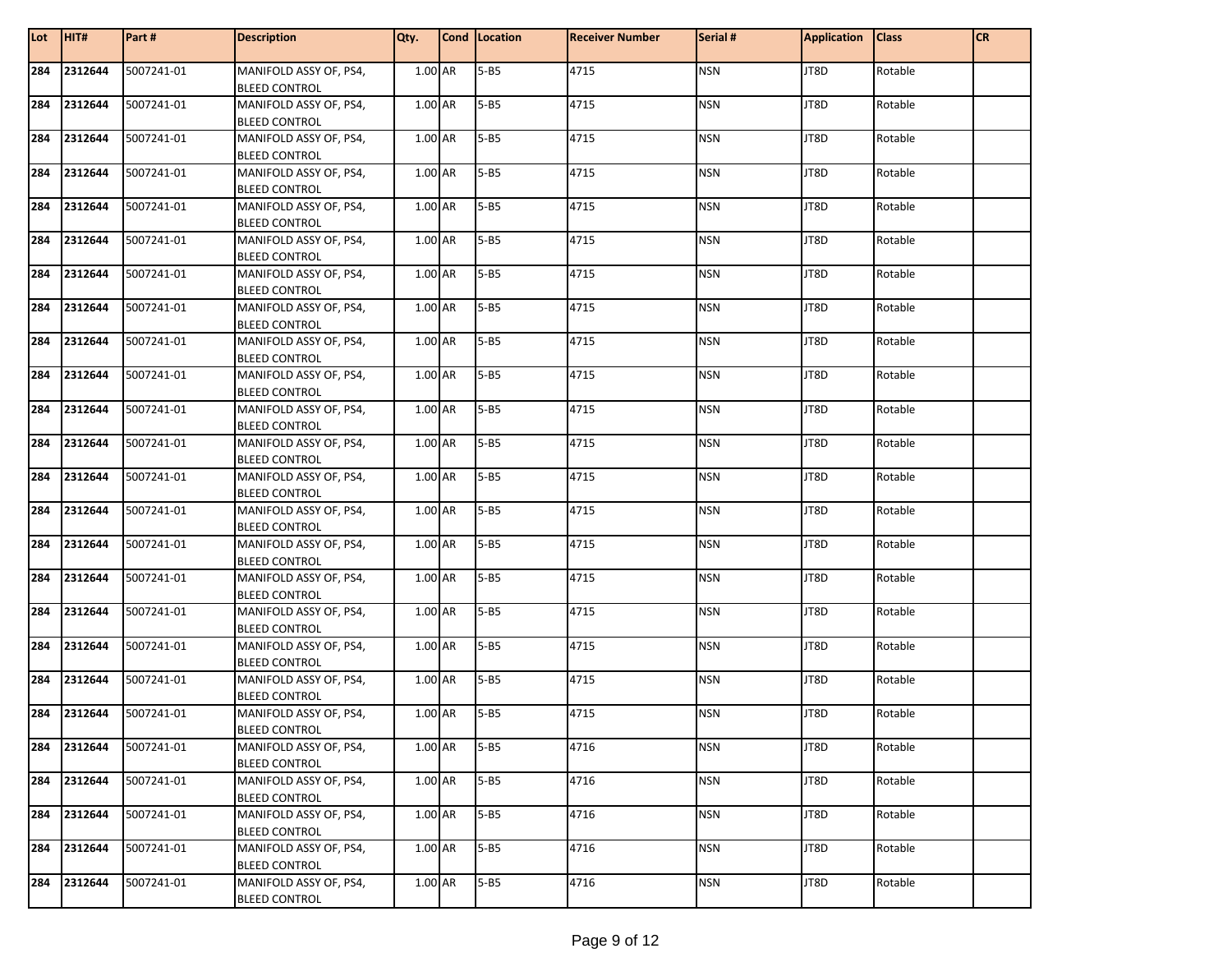| Lot | HIT#    | Part #     | <b>Description</b>                             | Qty.      | Cond   Location | <b>Receiver Number</b> | Serial #   | <b>Application</b> | <b>Class</b> | <b>CR</b> |
|-----|---------|------------|------------------------------------------------|-----------|-----------------|------------------------|------------|--------------------|--------------|-----------|
| 284 | 2312644 | 5007241-01 | MANIFOLD ASSY OF, PS4,<br><b>BLEED CONTROL</b> | 1.00 AR   | $5 - B5$        | 4716                   | <b>NSN</b> | JT8D               | Rotable      |           |
| 284 | 2312644 | 5007241-01 | MANIFOLD ASSY OF, PS4,                         | 1.00 AR   | $5 - B5$        | 4716                   | <b>NSN</b> | JT8D               | Rotable      |           |
| 284 | 2312644 | 5008095-01 | <b>BLEED CONTROL</b><br>MANIFOLD ASSY OF BLEED | 1.00 AR   | $5 - B5$        | 4724                   | <b>NSN</b> | JT8D               | Rotable      |           |
|     |         |            | <b>VALVE SUPPLY</b>                            |           |                 |                        |            |                    |              |           |
| 284 | 2312644 | 5008095-01 | MANIFOLD ASSY OF BLEED                         | 1.00 AR   | $5 - B5$        | 4724                   | <b>NSN</b> | JT8D               | Rotable      |           |
|     |         |            | <b>VALVE SUPPLY</b>                            |           |                 |                        |            |                    |              |           |
| 284 | 2312644 | 5008095-01 | MANIFOLD ASSY OF BLEED                         | 1.00 AR   | $5 - B5$        | 4724                   | <b>NSN</b> | JT8D               | Rotable      |           |
|     |         |            | <b>VALVE SUPPLY</b>                            |           |                 |                        |            |                    |              |           |
| 284 | 2312644 | 5008095-01 | MANIFOLD ASSY OF BLEED                         | 1.00 AR   | $5 - B5$        | 4724                   | <b>NSN</b> | JT8D               | Rotable      |           |
|     |         |            | <b>VALVE SUPPLY</b>                            |           |                 |                        |            |                    |              |           |
| 284 | 2312644 | 5008095-01 | MANIFOLD ASSY OF BLEED<br><b>VALVE SUPPLY</b>  | 1.00 AR   | $5 - B5$        | 4724                   | <b>NSN</b> | JT8D               | Rotable      |           |
| 284 | 2312644 | 5008095-01 | MANIFOLD ASSY OF BLEED<br><b>VALVE SUPPLY</b>  | 1.00 AR   | $5 - B5$        | 4724                   | <b>NSN</b> | JT8D               | Rotable      |           |
| 284 | 2312644 | 5008095-01 | <b>MANIFOLD ASSY OF BLEED</b>                  | 1.00 AR   | $5 - B5$        | 4724                   | <b>NSN</b> | JT8D               | Rotable      |           |
|     |         |            | <b>VALVE SUPPLY</b>                            |           |                 |                        |            |                    |              |           |
| 284 | 2312644 | 5008095-01 | MANIFOLD ASSY OF BLEED                         | 1.00 AR   | $5 - B5$        | 4724                   | <b>NSN</b> | JT8D               | Rotable      |           |
|     |         |            | <b>VALVE SUPPLY</b>                            |           |                 |                        |            |                    |              |           |
| 284 | 2312644 | 5008095-01 | MANIFOLD ASSY OF BLEED                         | 1.00 AR   | $5 - B5$        | 4724                   | <b>NSN</b> | JT8D               | Rotable      |           |
| 284 | 2312644 | 5008095-01 | <b>VALVE SUPPLY</b><br>MANIFOLD ASSY OF BLEED  | 1.00 AR   | $5 - B5$        | 4724                   | <b>NSN</b> | JT8D               | Rotable      |           |
|     |         |            | <b>VALVE SUPPLY</b>                            |           |                 |                        |            |                    |              |           |
| 284 | 2312644 | 5008095-01 | MANIFOLD ASSY OF BLEED                         | 1.00 AR   | $5 - B5$        | 4724                   | <b>NSN</b> | JT8D               | Rotable      |           |
|     |         |            | <b>VALVE SUPPLY</b>                            |           |                 |                        |            |                    |              |           |
| 284 | 2312644 | 5008095-01 | MANIFOLD ASSY OF BLEED                         | 1.00 AR   | $5 - B5$        | 4724                   | <b>NSN</b> | JT8D               | Rotable      |           |
|     |         |            | <b>VALVE SUPPLY</b>                            |           |                 |                        |            |                    |              |           |
| 284 | 2312644 | 5008095-01 | MANIFOLD ASSY OF BLEED                         | 1.00 AR   | $5 - B5$        | 4724                   | <b>NSN</b> | JT8D               | Rotable      |           |
|     |         |            | <b>VALVE SUPPLY</b>                            |           |                 |                        |            |                    |              |           |
| 284 | 2312644 | 5008095-01 | MANIFOLD ASSY OF BLEED                         | 1.00 AR   | $5 - B5$        | 4724                   | <b>NSN</b> | JT8D               | Rotable      |           |
| 284 | 2312644 | 5008095-01 | <b>VALVE SUPPLY</b><br>MANIFOLD ASSY OF BLEED  | 1.00 AR   | $5 - B5$        | 4724                   | <b>NSN</b> | JT8D               | Rotable      |           |
|     |         |            | <b>VALVE SUPPLY</b>                            |           |                 |                        |            |                    |              |           |
| 284 | 2312644 | 5008095-01 | MANIFOLD ASSY OF BLEED                         | $1.00$ AR | $5 - B5$        | 4724                   | <b>NSN</b> | JT8D               | Rotable      |           |
|     |         |            | <b>VALVE SUPPLY</b>                            |           |                 |                        |            |                    |              |           |
| 284 | 2312644 | 5008095-01 | MANIFOLD ASSY OF BLEED                         | 1.00 AR   | $5 - B5$        | 4724                   | <b>NSN</b> | JT8D               | Rotable      |           |
|     |         |            | <b>VALVE SUPPLY</b>                            |           |                 |                        |            |                    |              |           |
| 284 | 2312644 | 5008095-01 | MANIFOLD ASSY OF BLEED<br><b>VALVE SUPPLY</b>  | 1.00 AR   | $5 - B5$        | 4724                   | <b>NSN</b> | JT8D               | Rotable      |           |
| 284 | 2312644 | 5008095-01 | MANIFOLD ASSY OF BLEED                         | 1.00 AR   | $5 - B5$        | 4724                   | <b>NSN</b> | JT8D               | Rotable      |           |
|     |         |            | <b>VALVE SUPPLY</b>                            |           |                 |                        |            |                    |              |           |
| 284 | 2312644 | 5008095-01 | MANIFOLD ASSY OF BLEED                         | 1.00 AR   | $5 - B5$        | 4724                   | <b>NSN</b> | JT8D               | Rotable      |           |
|     |         |            | <b>VALVE SUPPLY</b>                            |           |                 |                        |            |                    |              |           |
| 284 | 2312644 | 5008095-01 | MANIFOLD ASSY OF BLEED<br><b>VALVE SUPPLY</b>  | 1.00 AR   | $5 - B5$        | 4724                   | <b>NSN</b> | JT8D               | Rotable      |           |
| 284 | 2312644 | 5008095-01 | MANIFOLD ASSY OF BLEED                         | 1.00 AR   | $5 - B5$        | 4724                   | <b>NSN</b> | JT8D               | Rotable      |           |
|     |         |            | <b>VALVE SUPPLY</b>                            |           |                 |                        |            |                    |              |           |
| 284 | 2312644 | 5008095-01 | MANIFOLD ASSY OF BLEED                         | 1.00 AR   | $5 - B5$        | 4724                   | <b>NSN</b> | JT8D               | Rotable      |           |
|     |         |            | <b>VALVE SUPPLY</b>                            |           |                 |                        |            |                    |              |           |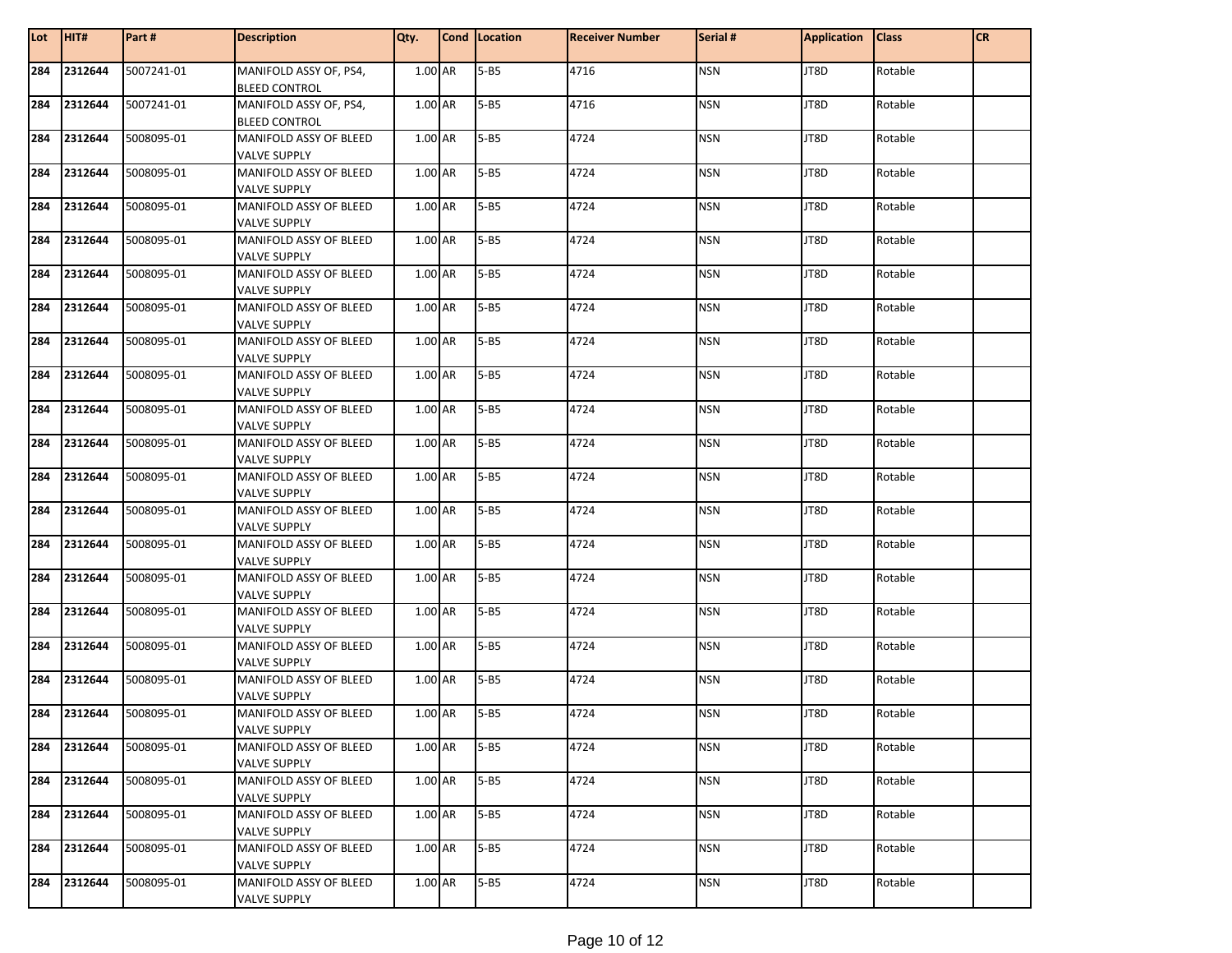| Lot | HIT#    | Part#      | <b>Description</b>                            | Qty.    | Cond Location | <b>Receiver Number</b> | Serial #   | <b>Application</b> | <b>Class</b> | <b>CR</b> |
|-----|---------|------------|-----------------------------------------------|---------|---------------|------------------------|------------|--------------------|--------------|-----------|
| 284 | 2312644 | 5008095-01 | MANIFOLD ASSY OF BLEED<br><b>VALVE SUPPLY</b> | 1.00 AR | $5 - B5$      | 4724                   | <b>NSN</b> | JT8D               | Rotable      |           |
| 284 | 2312644 | 5008095-01 | MANIFOLD ASSY OF BLEED                        | 1.00 AR | $5 - B5$      | 4724                   | <b>NSN</b> | JT8D               | Rotable      |           |
|     |         |            | VALVE SUPPLY                                  |         |               |                        |            |                    |              |           |
| 284 | 2312644 | 5008095-01 | MANIFOLD ASSY OF BLEED                        | 1.00 AR | $5 - B5$      | 4724                   | <b>NSN</b> | JT8D               | Rotable      |           |
|     |         |            | VALVE SUPPLY                                  |         |               |                        |            |                    |              |           |
| 284 | 2312644 | 5008095-01 | MANIFOLD ASSY OF BLEED                        | 1.00 AR | $5 - B5$      | 4725                   | <b>NSN</b> | JT8D               | Rotable      |           |
|     |         |            | VALVE SUPPLY                                  |         |               |                        |            |                    |              |           |
| 284 | 2312644 | 5008096-01 | TUBE ASSY OF BLEED VALVE                      | 1.00 AR | $5 - B5$      | 4709                   | <b>NSN</b> | JT8D               | Expendable   |           |
|     |         |            | <b>SUPPLY</b>                                 |         |               |                        |            |                    |              |           |
| 284 | 2312644 | 5008096-01 | TUBE ASSY OF BLEED VALVE<br><b>SUPPLY</b>     | 1.00 AR | $5 - B5$      | 4709                   | <b>NSN</b> | JT8D               | Expendable   |           |
| 284 | 2312644 | 5008096-01 | TUBE ASSY OF BLEED VALVE                      | 1.00 AR | $5 - B5$      | 4709                   | <b>NSN</b> | JT8D               | Expendable   |           |
|     |         |            | <b>SUPPLY</b>                                 |         |               |                        |            |                    |              |           |
| 284 | 2312644 | 5008096-01 | TUBE ASSY OF BLEED VALVE<br><b>SUPPLY</b>     | 1.00 AR | $5 - B5$      | 4709                   | <b>NSN</b> | JT8D               | Expendable   |           |
| 284 | 2312644 | 5008096-01 | TUBE ASSY OF BLEED VALVE                      | 1.00 AR | $5 - B5$      | 4709                   | <b>NSN</b> | JT8D               | Expendable   |           |
|     |         |            | <b>SUPPLY</b>                                 |         |               |                        |            |                    |              |           |
| 284 | 2312644 | 5008096-01 | TUBE ASSY OF BLEED VALVE                      | 1.00 AR | $5 - B5$      | 4709                   | <b>NSN</b> | JT8D               | Expendable   |           |
|     |         |            | <b>SUPPLY</b>                                 |         |               |                        |            |                    |              |           |
| 284 | 2312644 | 5008096-01 | TUBE ASSY OF BLEED VALVE<br><b>SUPPLY</b>     | 1.00 AR | $5 - B5$      | 4709                   | <b>NSN</b> | JT8D               | Expendable   |           |
| 284 | 2312644 | 5008096-01 | TUBE ASSY OF BLEED VALVE                      | 1.00 AR | $5 - B5$      | 4709                   | <b>NSN</b> | JT8D               | Expendable   |           |
|     |         |            | <b>SUPPLY</b>                                 |         |               |                        |            |                    |              |           |
| 284 | 2312644 | 5008096-01 | TUBE ASSY OF BLEED VALVE                      | 1.00 AR | $5 - B5$      | 4709                   | <b>NSN</b> | JT8D               | Expendable   |           |
|     |         |            | <b>SUPPLY</b>                                 |         |               |                        |            |                    |              |           |
| 284 | 2312644 | 5008096-01 | TUBE ASSY OF BLEED VALVE                      | 1.00 AR | $5 - B5$      | 4709                   | <b>NSN</b> | JT8D               | Expendable   |           |
|     |         |            | <b>SUPPLY</b>                                 |         |               |                        |            |                    |              |           |
| 284 | 2312644 | 5008096-01 | TUBE ASSY OF BLEED VALVE                      | 1.00 AR | $5 - B5$      | 4709                   | <b>NSN</b> | JT8D               | Expendable   |           |
| 284 | 2312644 | 5008096-01 | SUPPLY<br>TUBE ASSY OF BLEED VALVE            | 1.00 AR | $5 - B5$      | 4709                   | <b>NSN</b> | JT8D               | Expendable   |           |
|     |         |            | <b>SUPPLY</b>                                 |         |               |                        |            |                    |              |           |
| 284 | 2312644 | 5008096-01 | TUBE ASSY OF BLEED VALVE                      | 1.00 AR | $5 - B5$      | 4709                   | <b>NSN</b> | JT8D               | Expendable   |           |
|     |         |            | <b>SUPPLY</b>                                 |         |               |                        |            |                    |              |           |
| 284 | 2312644 | 5008096-01 | TUBE ASSY OF BLEED VALVE                      | 1.00 AR | $5 - B5$      | 4709                   | <b>NSN</b> | JT8D               | Expendable   |           |
|     |         |            | <b>SUPPLY</b>                                 |         |               |                        |            |                    |              |           |
| 284 | 2312644 | 5008096-01 | TUBE ASSY OF BLEED VALVE<br>SUPPLY            | 1.00 AR | $5 - B5$      | 4726                   | <b>NSN</b> | JT8D               | Expendable   |           |
| 284 | 2312644 | 5008096-01 | TUBE ASSY OF BLEED VALVE                      | 1.00 AR | $5 - B5$      | 4726                   | <b>NSN</b> | JT8D               | Expendable   |           |
|     |         |            | <b>SUPPLY</b>                                 |         |               |                        |            |                    |              |           |
| 284 | 2312644 | 5008096-01 | TUBE ASSY OF BLEED VALVE                      | 1.00 AR | $5 - B5$      | 4726                   | <b>NSN</b> | JT8D               | Expendable   |           |
|     |         |            | <b>SUPPLY</b>                                 |         |               |                        |            |                    |              |           |
| 284 | 2312644 | 5008096-01 | TUBE ASSY OF BLEED VALVE<br><b>SUPPLY</b>     | 1.00 AR | $5 - B5$      | 4726                   | <b>NSN</b> | JT8D               | Expendable   |           |
| 284 | 2312644 | 5008096-01 | TUBE ASSY OF BLEED VALVE                      | 1.00 AR | $5 - B5$      | 4726                   | <b>NSN</b> | JT8D               | Expendable   |           |
|     |         |            | SUPPLY                                        |         |               |                        |            |                    |              |           |
| 284 | 2312644 | 5008096-01 | TUBE ASSY OF BLEED VALVE                      | 1.00 AR | $5 - B5$      | 4726                   | <b>NSN</b> | JT8D               | Expendable   |           |
|     |         |            | <b>SUPPLY</b>                                 |         |               |                        |            |                    |              |           |
| 284 | 2312644 | 5008096-01 | TUBE ASSY OF BLEED VALVE                      | 1.00 AR | $5 - B5$      | 4726                   | <b>NSN</b> | JT8D               | Expendable   |           |
|     |         |            | <b>SUPPLY</b>                                 |         |               |                        |            |                    |              |           |